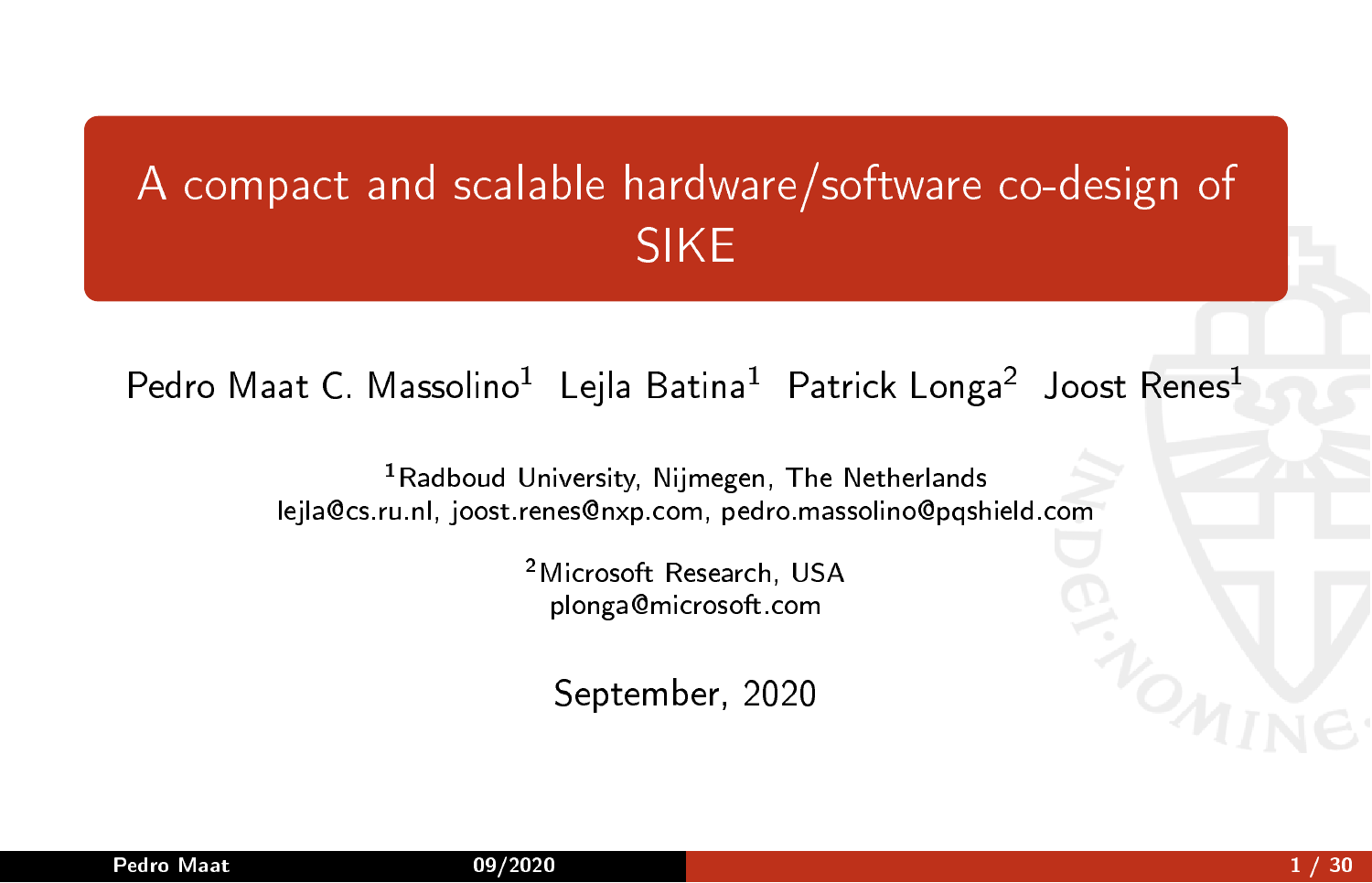- Focused on the hardware architecture.
- No details on SIKE, Montgomery or more theoretical parts.
- Outline:
	- **1** What do we need for SIKE?
	- **2** Literature approach.
	- **3** Our approach.
	- **4** Results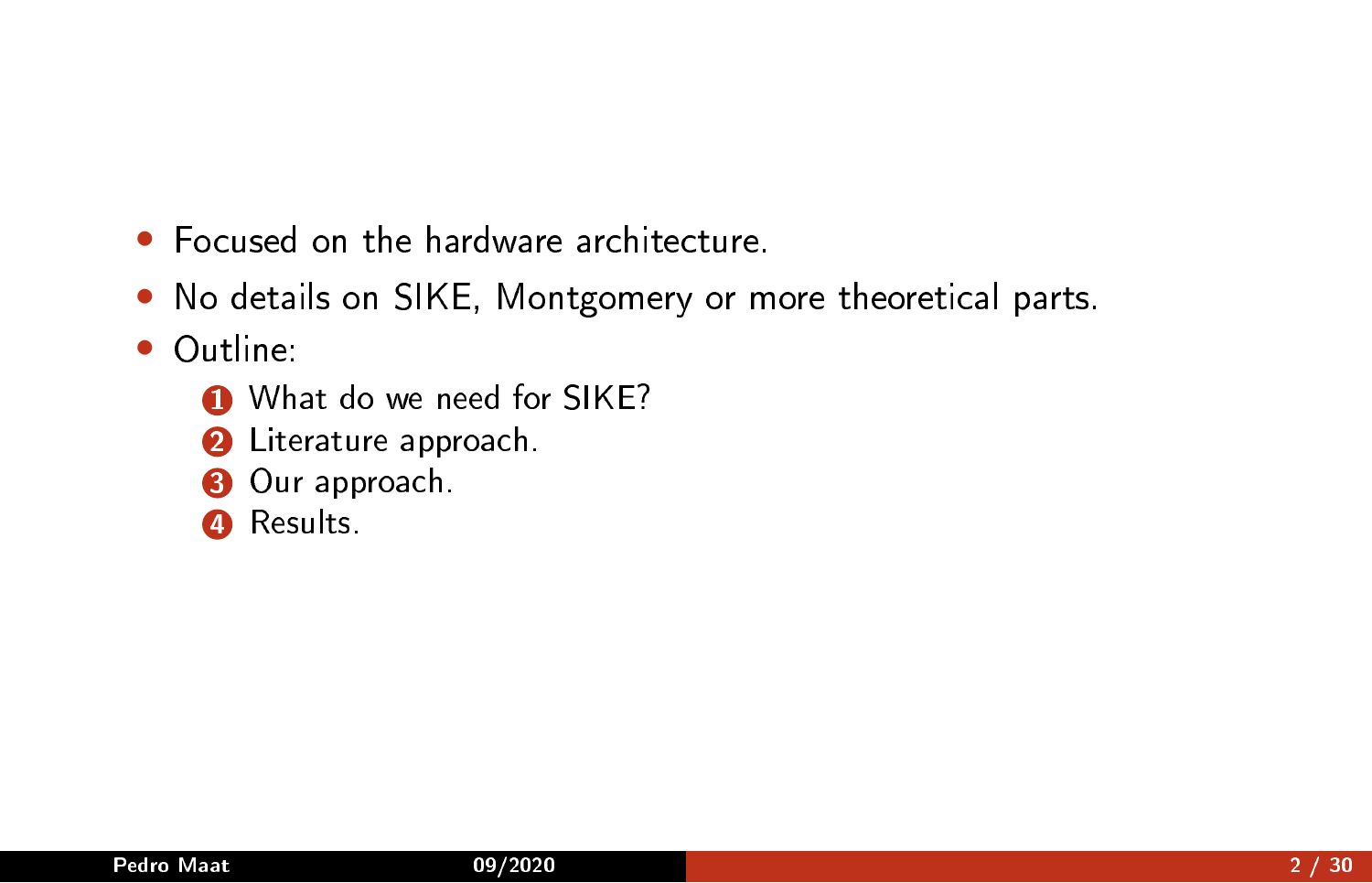- $\bullet$  Operations in  $\mathbb{F}_p$  and  $\mathbb{F}_{p^2}$  with  $x^2+1$  as primitive polynomial.
- $\bullet$  p is a prime with size 434, 503, 610, 751, 964 bits.
- Montgomery elliptic curve operations.
- Tree traversing procedure.
- SHAKE256 (SHA-3).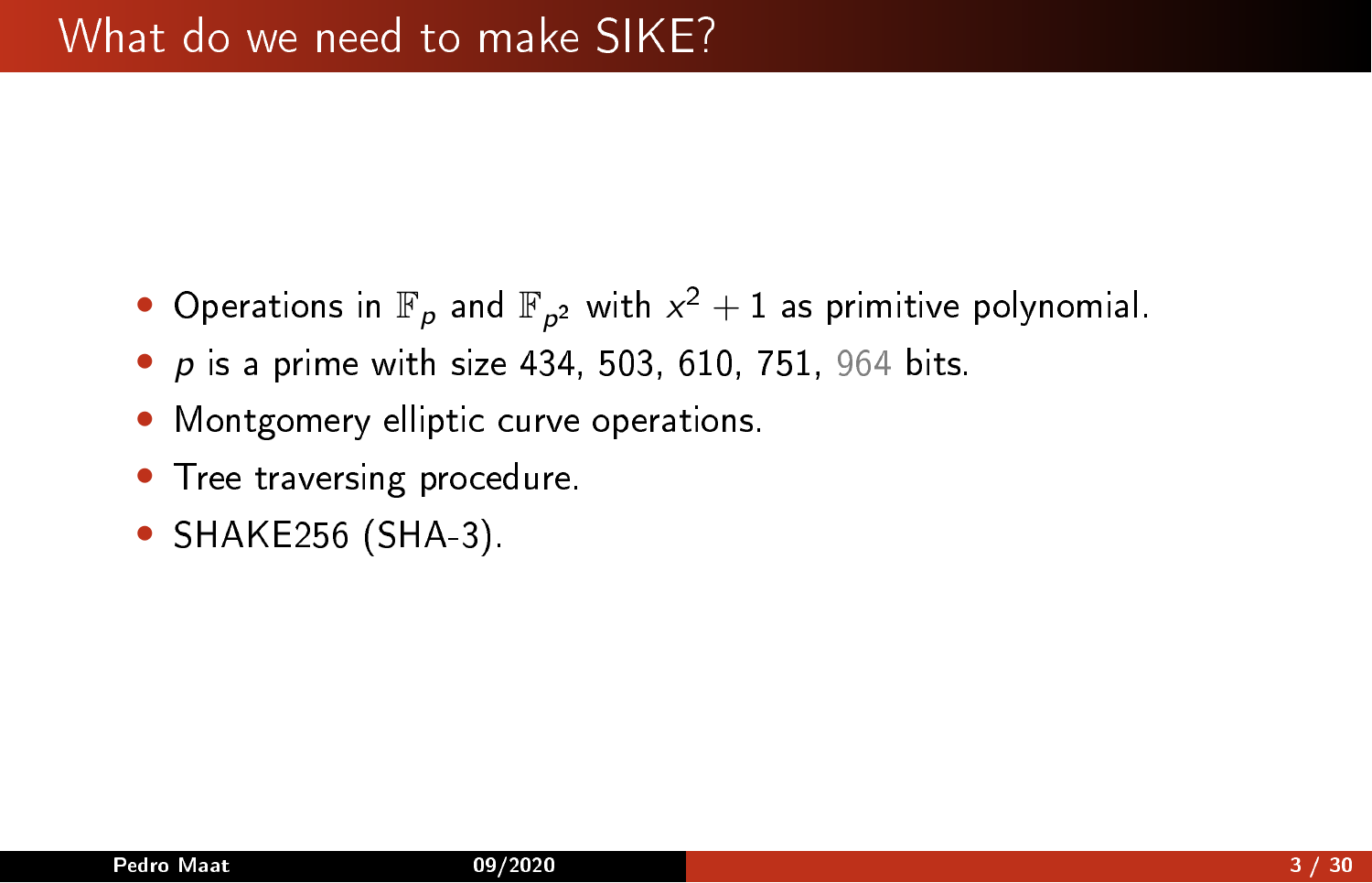

- Focus on fast and optimized hardware in the basis.
- Grow through hardware instructions.
- Grow even more through function calls, stacks and returns.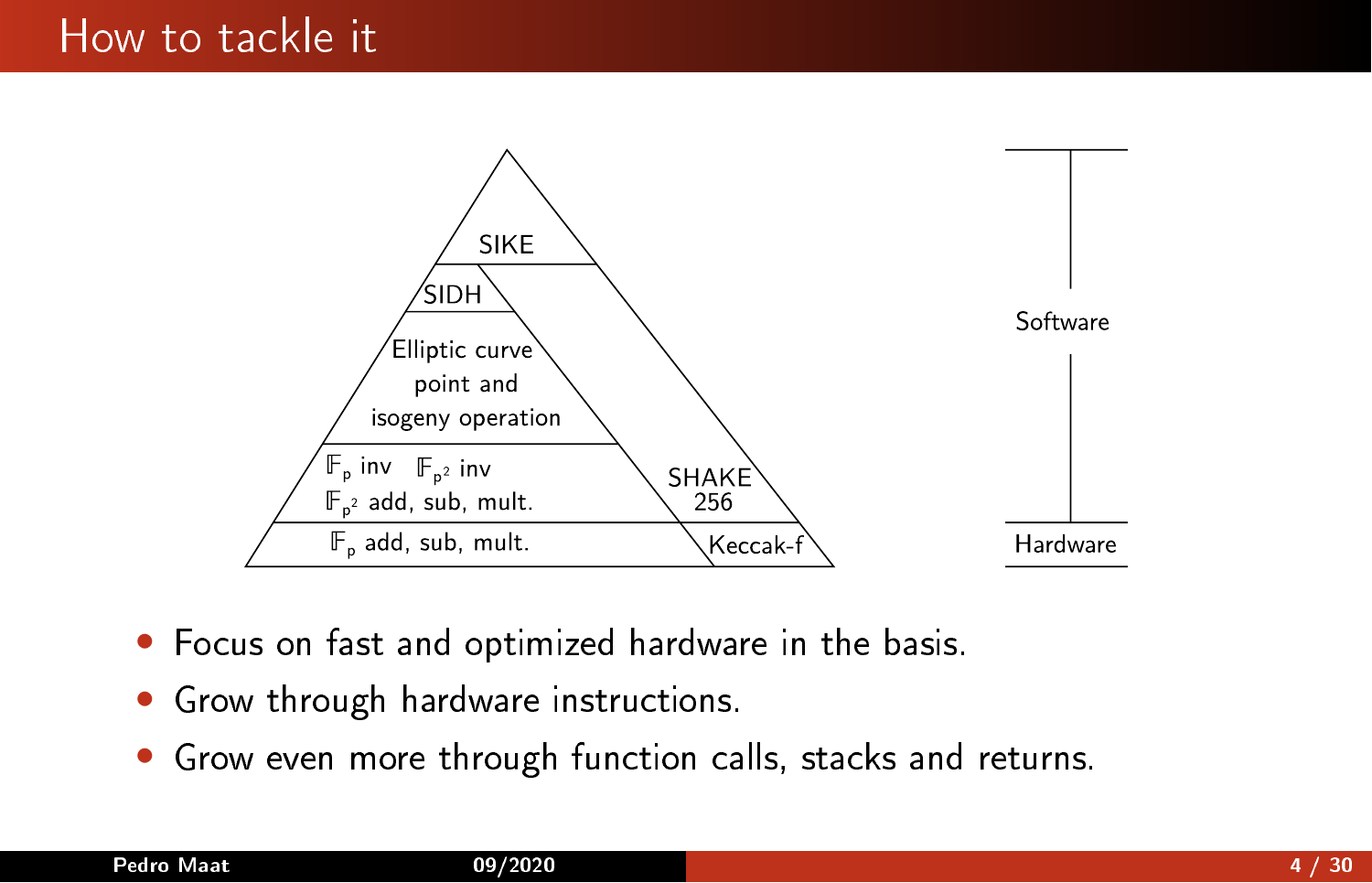|                         | 16 bits CPU |                    |                    |                 |         |                                      |                                                           |  |  |  |  |
|-------------------------|-------------|--------------------|--------------------|-----------------|---------|--------------------------------------|-----------------------------------------------------------|--|--|--|--|
| Keccak f<br>16 bits ALU |             | ALU RAM            |                    | PROM            | Carmela | Carmela                              |                                                           |  |  |  |  |
|                         | <b>DSP</b>  | Barrel-<br>shifter | Base<br><b>RAM</b> | RD              | 64×2048 | <b>RAM</b><br>256×1024<br>(128x2048) | State machine controlled MACC<br>up to 1024 bits operands |  |  |  |  |
|                         |             |                    | 16×1024            | Registers<br>32 |         |                                      | 256 (128) MACC with 8/4 stages                            |  |  |  |  |
|                         |             |                    |                    |                 |         |                                      | 256 (128) Multiplier 534 (288) Adder                      |  |  |  |  |

- High level operations are solved through function calls, stacks and data arrays : CPU.
- Low level  $\mathbb{F}_p$  operations are optimized on the Carmela co-processor.
- Keccak-f could be made on CPU, but in this case it is easy to integrate in the core.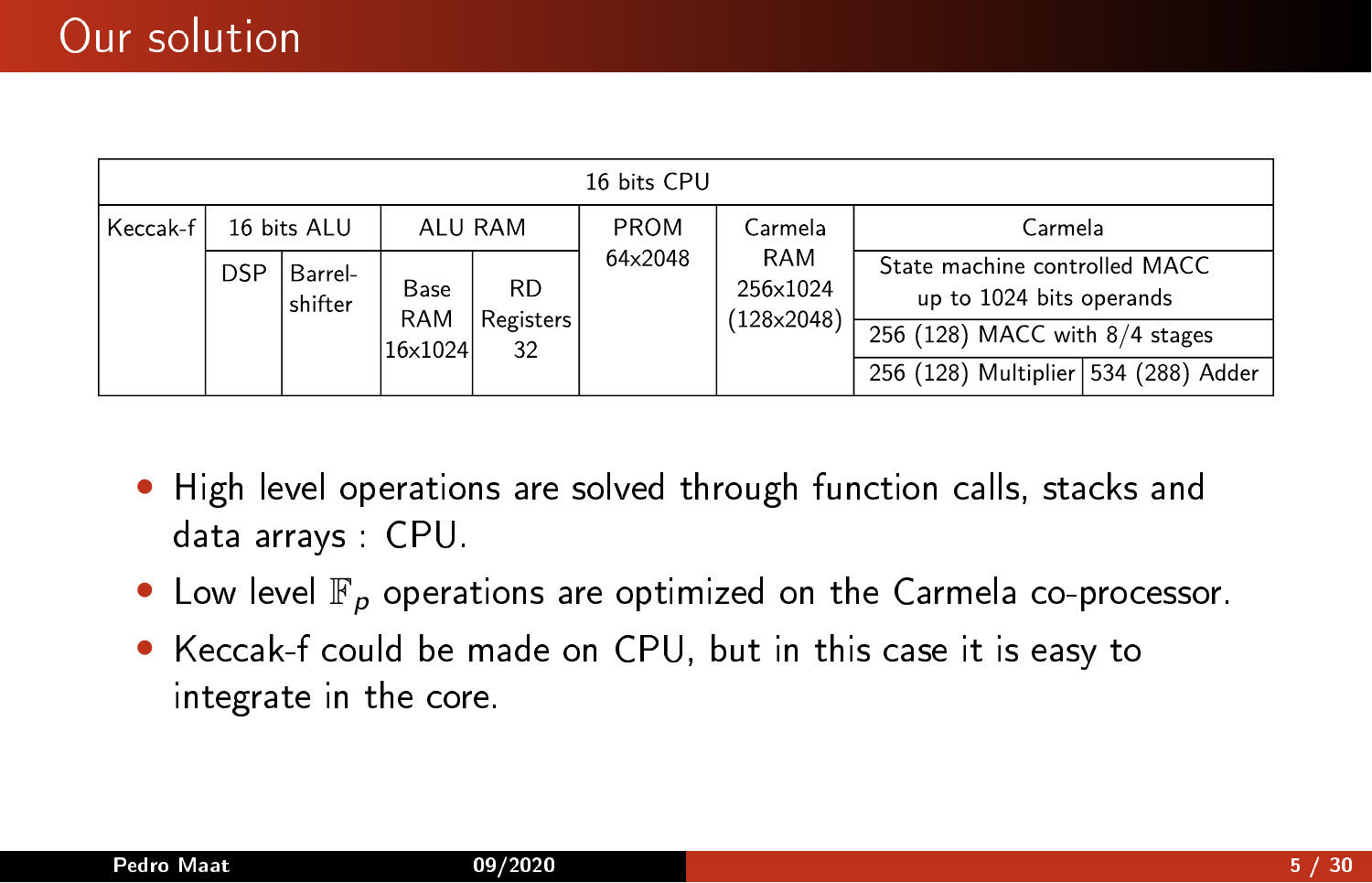- Koziel et al. different iterations:
	- Affine formulas with an optimized inversion unit [\[9\]](#page-28-0)
	- Projective formulas, but the same architecture [\[7\]](#page-28-1)
	- Frequency increase and results for 503, 751, 1019, 1533 bits [\[8\]](#page-28-2)
	- Added SHAKE and give support for the SIKE operations in the SIKE proposal. [\[3\]](#page-27-0)
- Only field arithmetic, no elliptic curve operations support, Karmakar et al. [\[5\]](#page-27-1)
- SIDH with Montgomery multiplier using Redundant Number system, Roy and Mukhopadhyay [\[13\]](#page-29-0).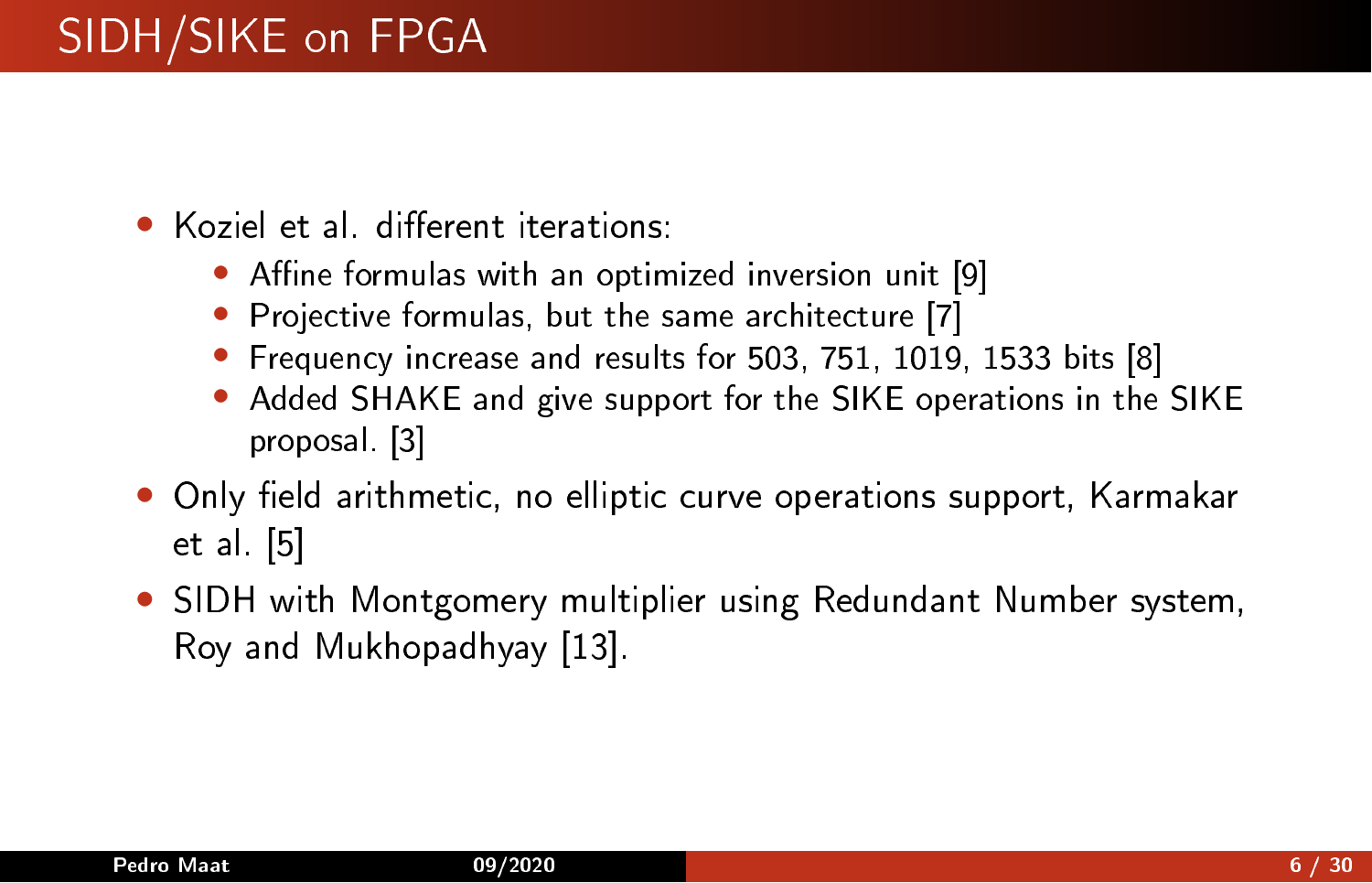|          | 16 bits CPU |                    |                       |                 |             |                 |                                                           |  |  |  |  |
|----------|-------------|--------------------|-----------------------|-----------------|-------------|-----------------|-----------------------------------------------------------|--|--|--|--|
| Keccak f |             | 16 bits ALU        | ALU RAM               |                 | <b>PROM</b> | Carmela         | Carmela                                                   |  |  |  |  |
|          | <b>DSP</b>  | Barrel-<br>shifter | Base                  | RD              | 64×2048     | RAM<br>256×1024 | State machine controlled MACC<br>up to 1024 bits operands |  |  |  |  |
|          |             |                    | <b>RAM</b><br>16×1024 | Registers<br>32 |             | (128x2048)      | 256 (128) MACC with $8/4$ stages                          |  |  |  |  |
|          |             |                    |                       |                 |             |                 | 256 (128) Multiplier 534 (288) Adder                      |  |  |  |  |

Let's focus on Carmela.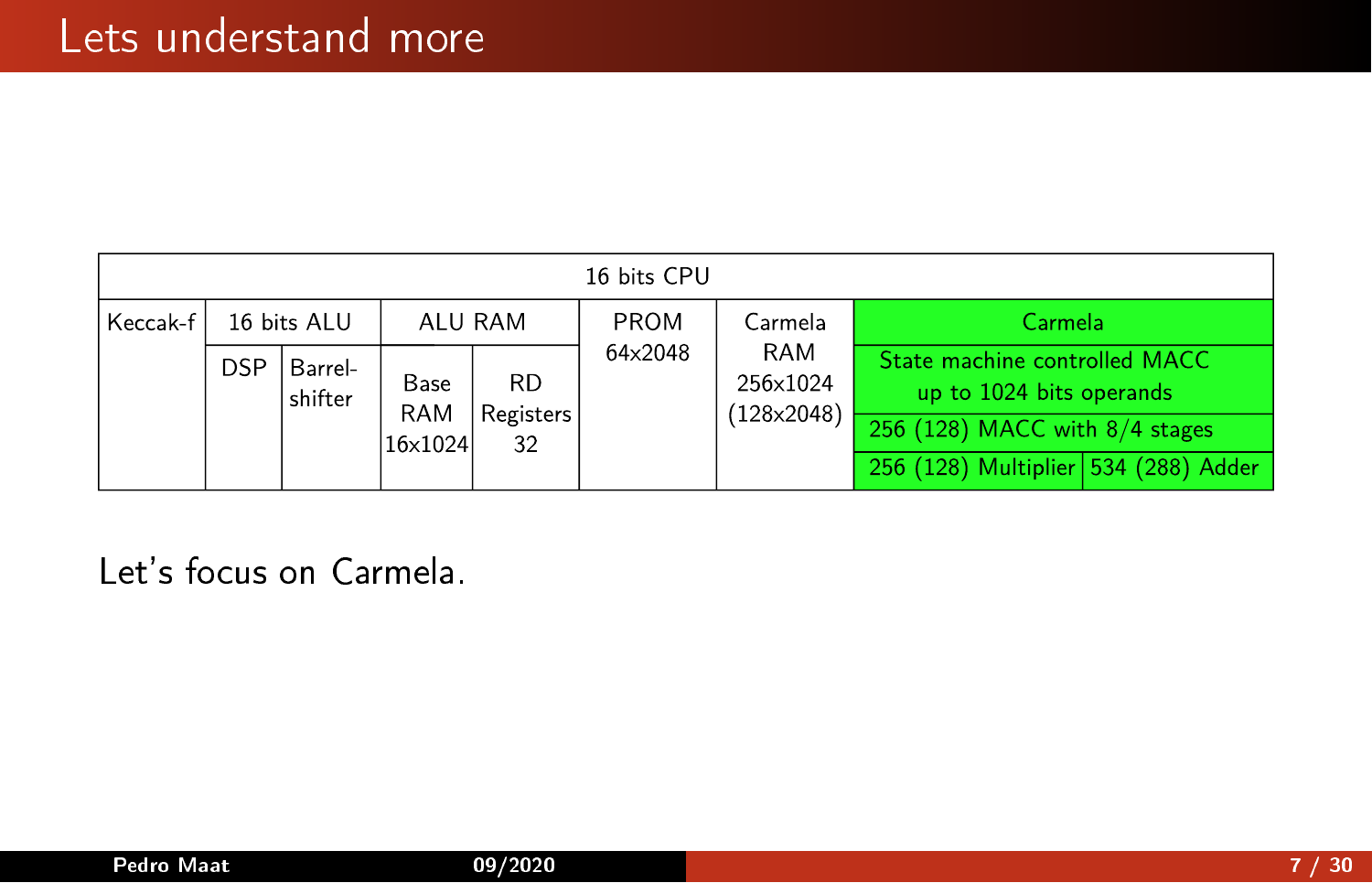Carmela

State machine controlled MACC

up to 1024 bits operands

256 (128) MACC with  $8/4$  stages

256 (128) Multiplier 534 (288) Adder

- Carmela is also a little complex.
- Lets talk each part separately.

8 Fp mul  $4$   $Fp$  add, sub. MACC 8 values Add/Sub 4 values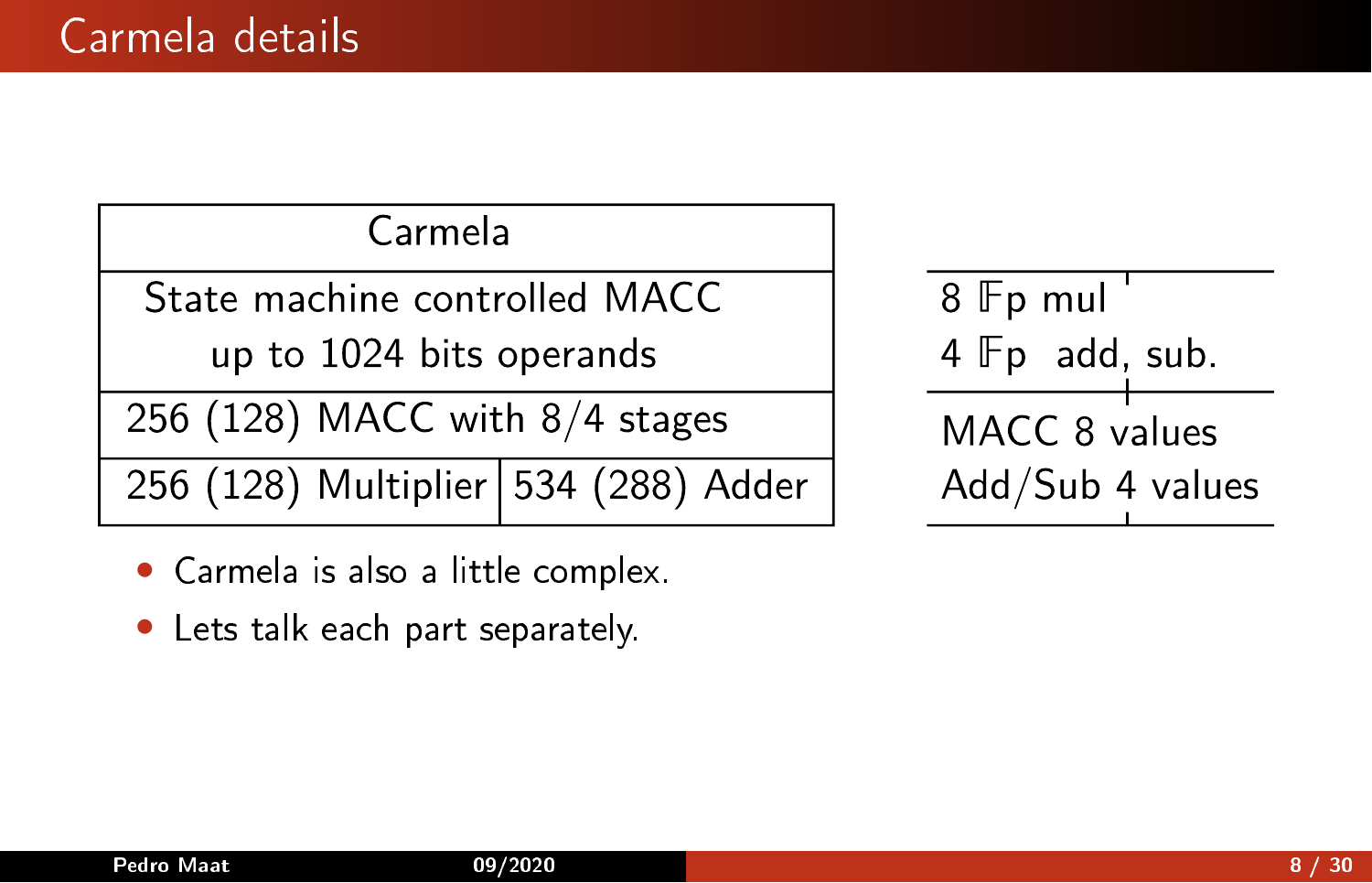| Carmela |  |
|---------|--|
|         |  |

State machine controlled MACC

up to 1024 bits operands

256 (128) MACC with  $8/4$  stages

256 (128) Multiplier 534 (288) Adder

8 Fp mul 4 Fp add, sub. MACC 8 values Add/Sub 4 values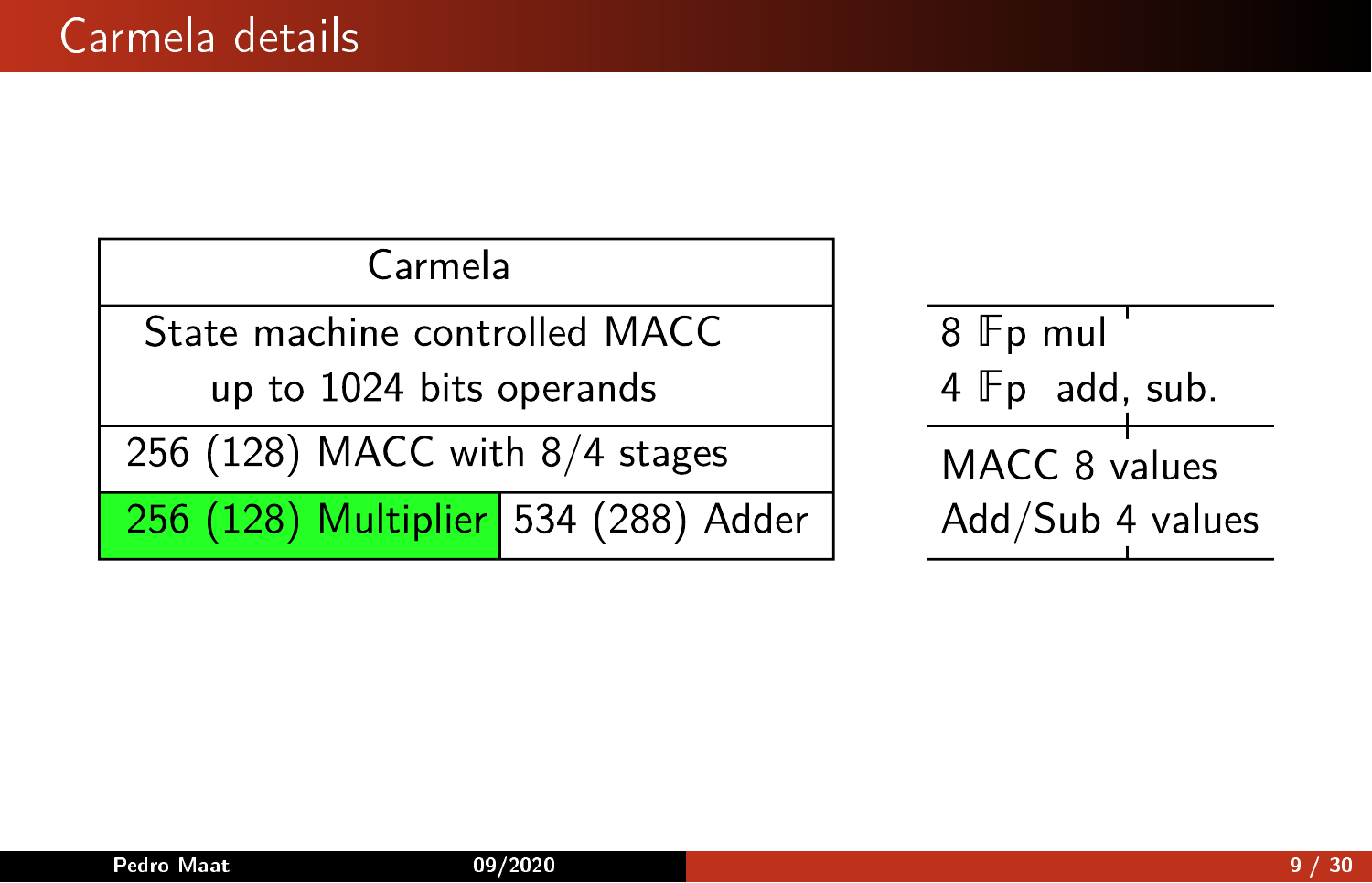## How big is the multiplier accumulator for 7 series?

- DSP48E =  $18 \times 25$  signed multiplier or  $17 \times 24$  unsigned.
- How much costs a 257 bits signed multiplier?
	- Square schoolbook : 256 DSP48E.
		- Create a multiplier with  $16 \times 16$  unsigned and  $17 \times 17$  signed.
	- Rectangular multiplier with tiling by Roy et al [\[12\]](#page-29-1) : 161 DSP48E
		- Use the multipliers as  $17 \times 24$  unsigned to construct a 256 unsigned multiplier, then a 257 signed.

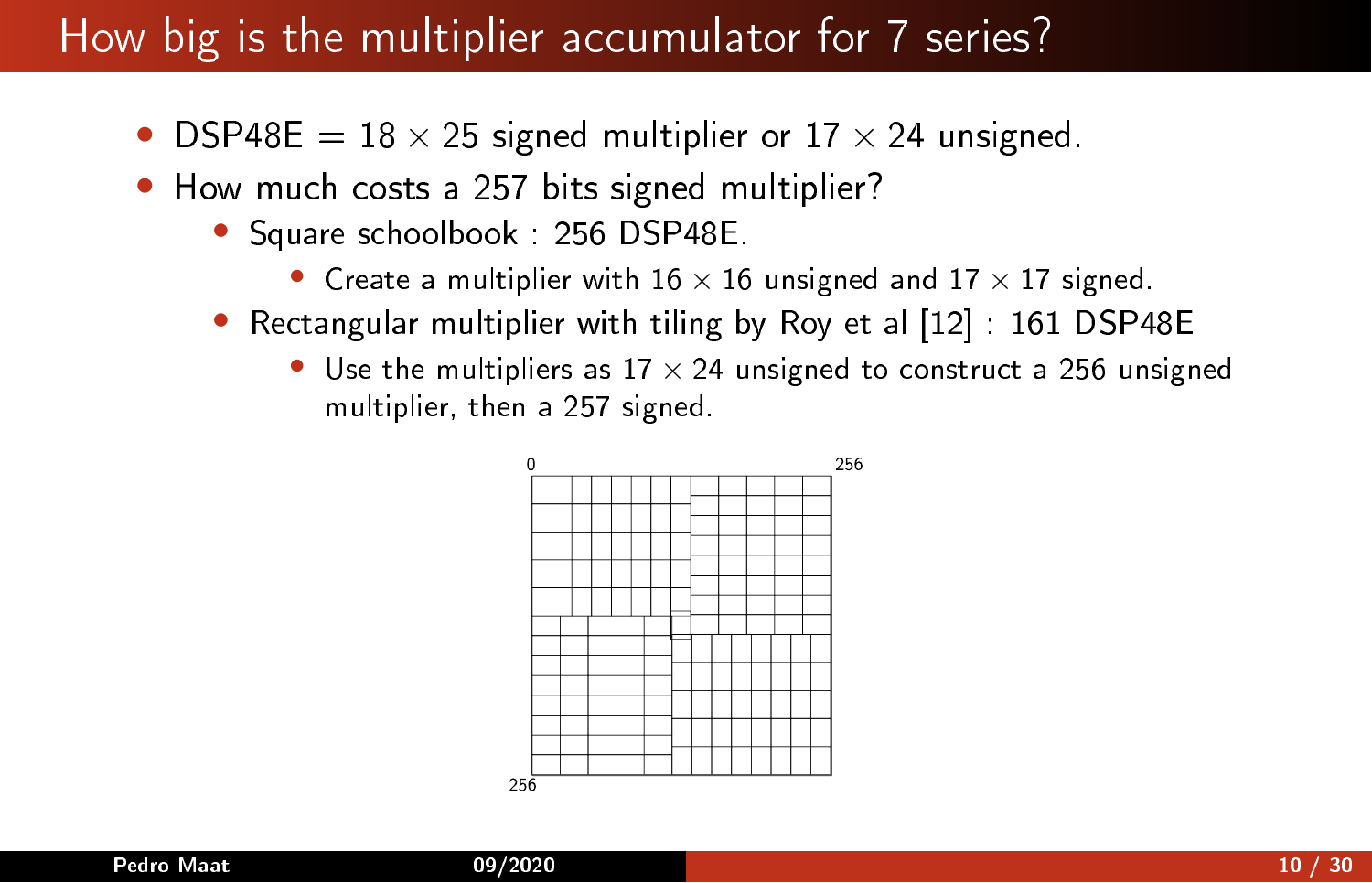## Is the multiplier enough?

- Roy et al [\[12\]](#page-29-1) does not fully resolve multiplication, but generates several partial products.
- How many? In 257 signed, it is 30 values.
- How to solve?
	- Compress values from 30 to 5, then compress 5 to 3 and finally 3 to 2.
	- At the end perform a final addition of the 2 values.

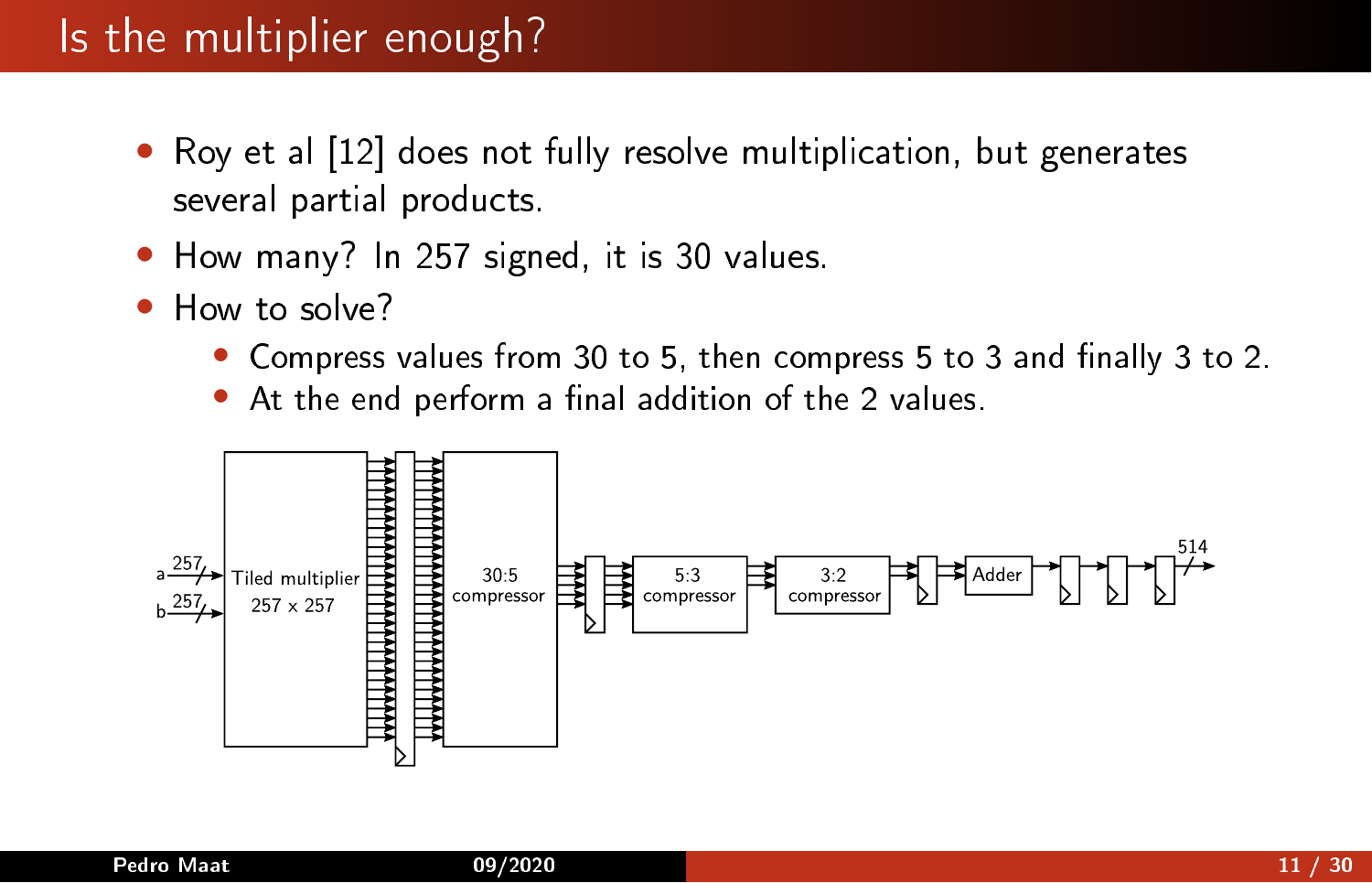### Carmela

State machine controlled MACC

up to 1024 bits operands

256 (128) MACC with  $8/4$  stages

256 (128) Multiplier 534 (288) Adder

8 Fp mul 4 Fp add, sub. MACC 8 values Add/Sub 4 values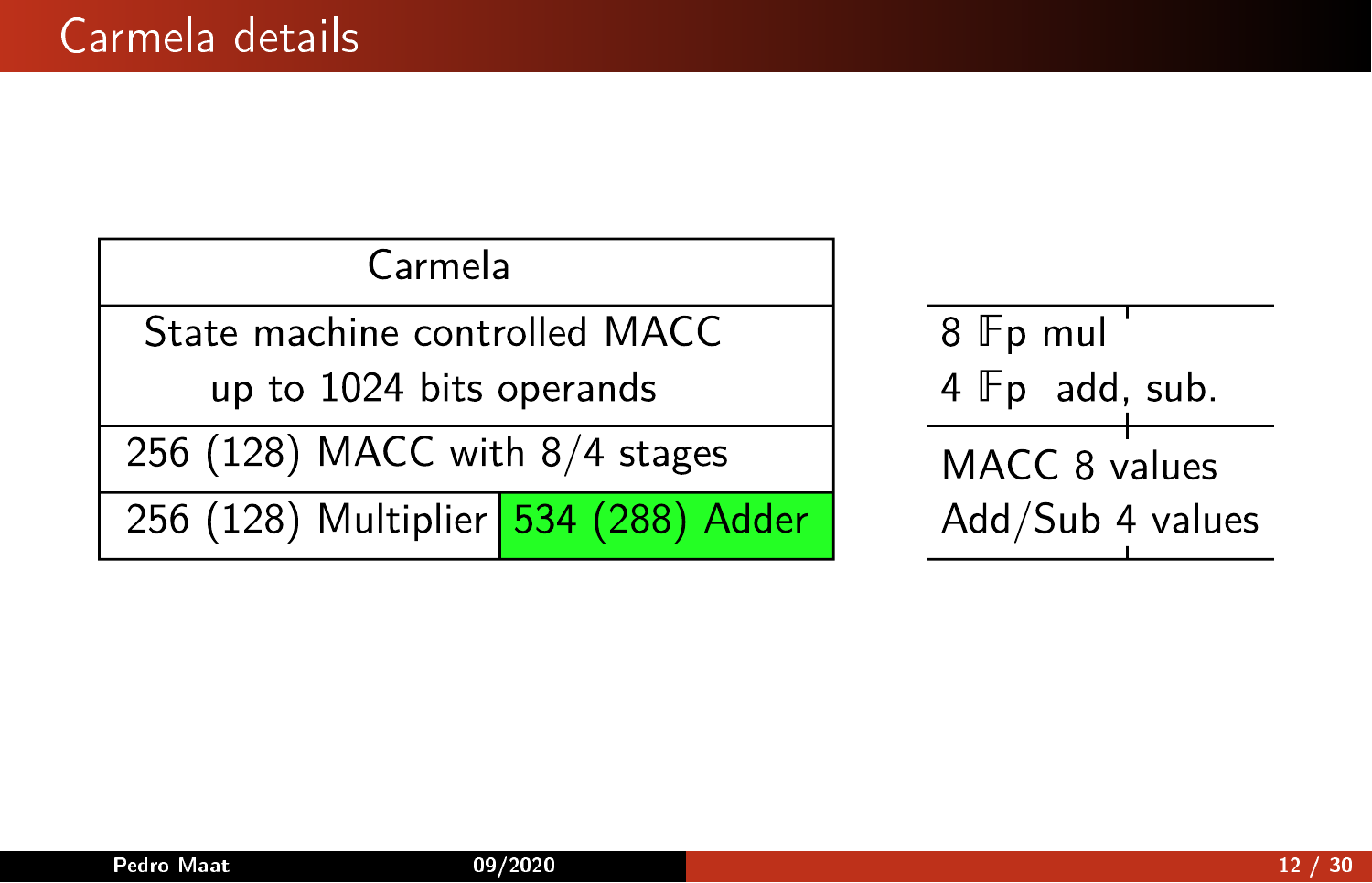# Add-Add-Multiplex (AAM), by Nguyen et al.<sup>[\[10\]](#page-28-3)</sup>



• For each bit an addition is performed with the two options of carries.

- Each addition carry out is used to solve the carry propagation with an adder of size  $k - 2$ .
- In our case  $b = 2$ , thus for 546 bits,  $k = 273$ .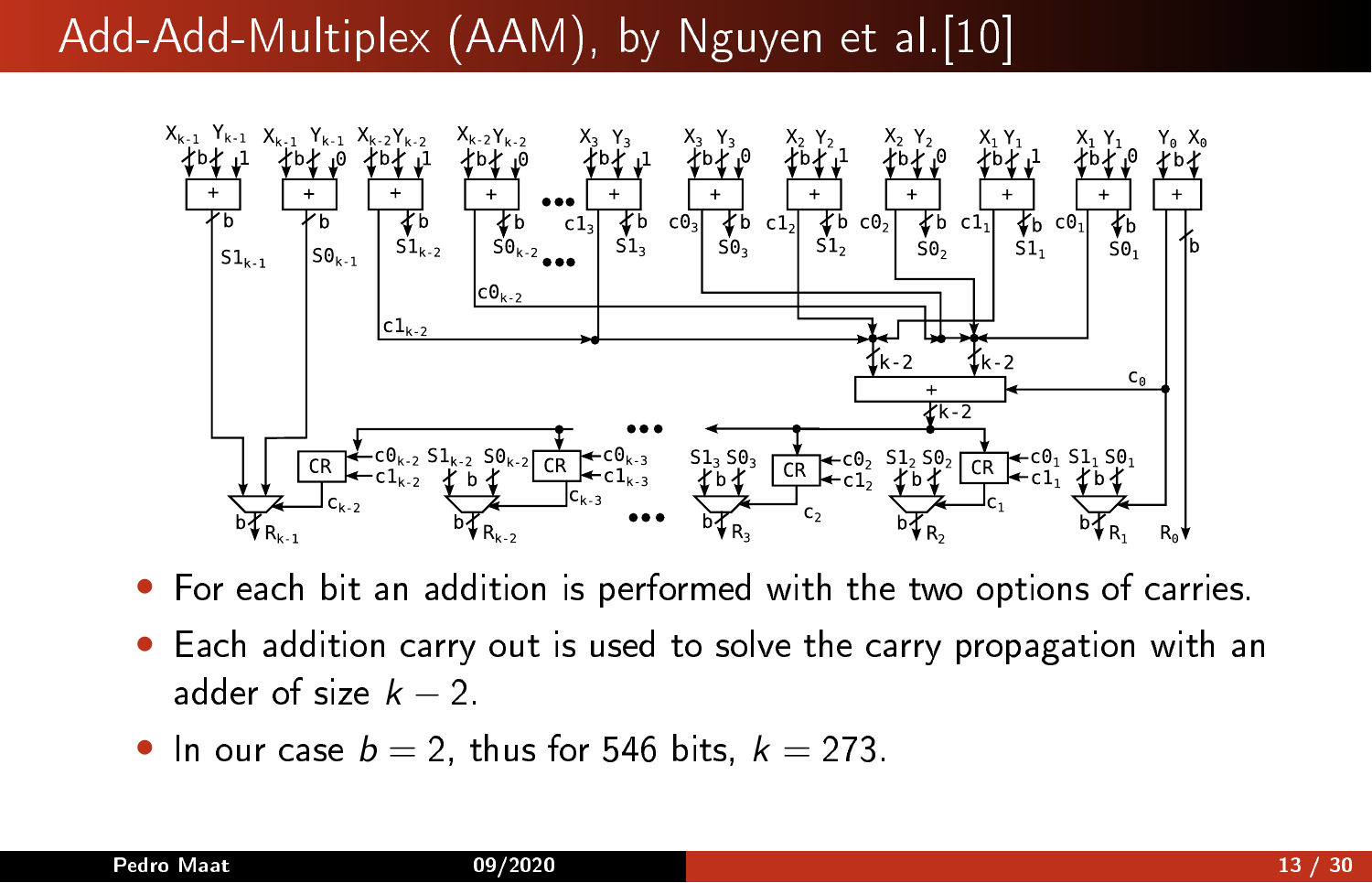### Carmela

State machine controlled MACC

up to 1024 bits operands

256 (128) MACC with  $8/4$  stages

256 (128) Multiplier 534 (288) Adder

8 Fp mul 4 Fp add, sub. MACC 8 values Add/Sub 4 values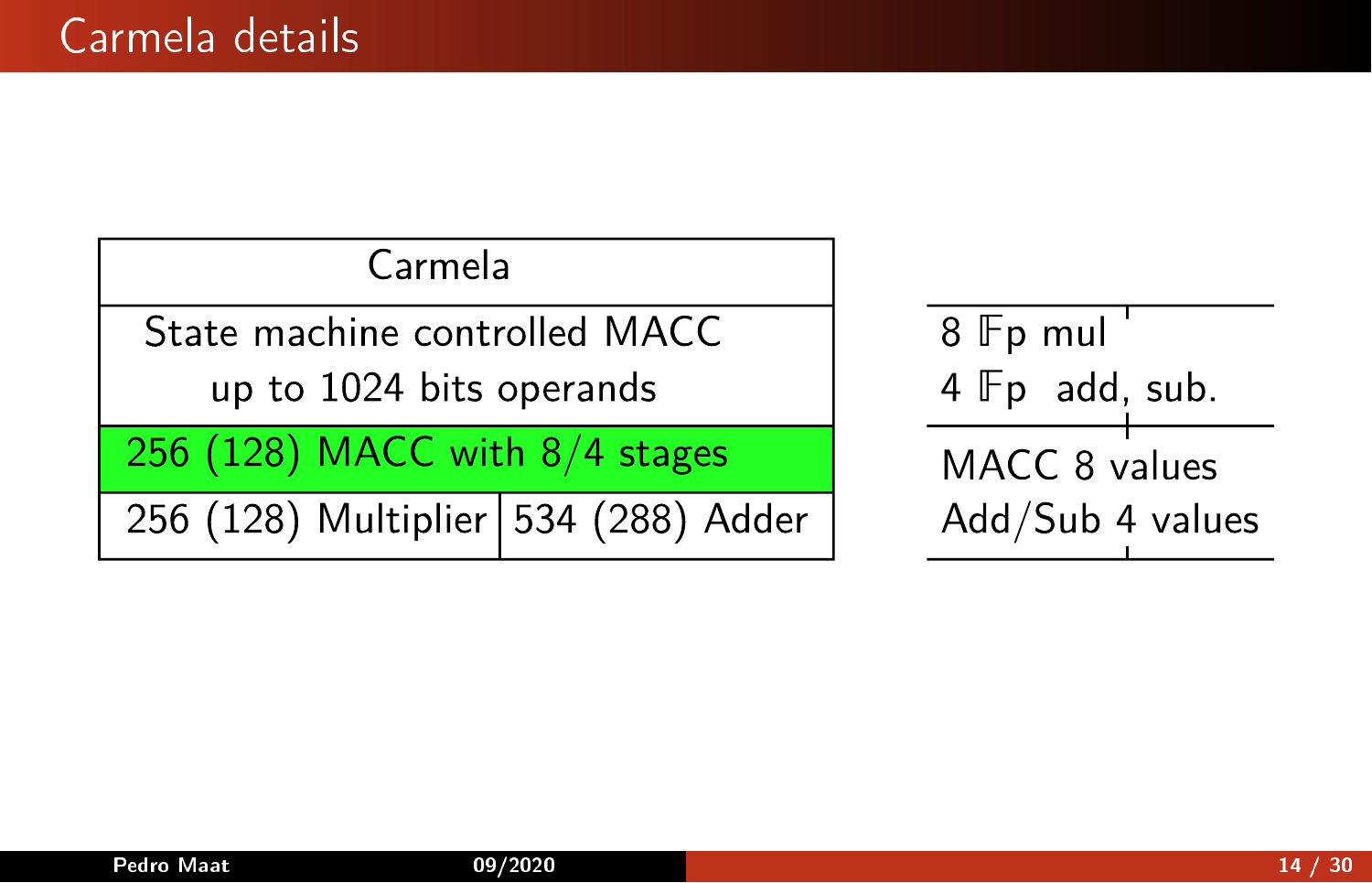

- $c_i = a_i b_i + acc_i, i = 0, ..., 7$
- 8 parallel high level computations in the pipeline.
- 4 stages in case of addition/subtraction.
- Memory interface is 256 bits, and accumulator register is 546.
- Internal multiplier is 257 bits signed, thus it can behave as 256 unsigned and signed.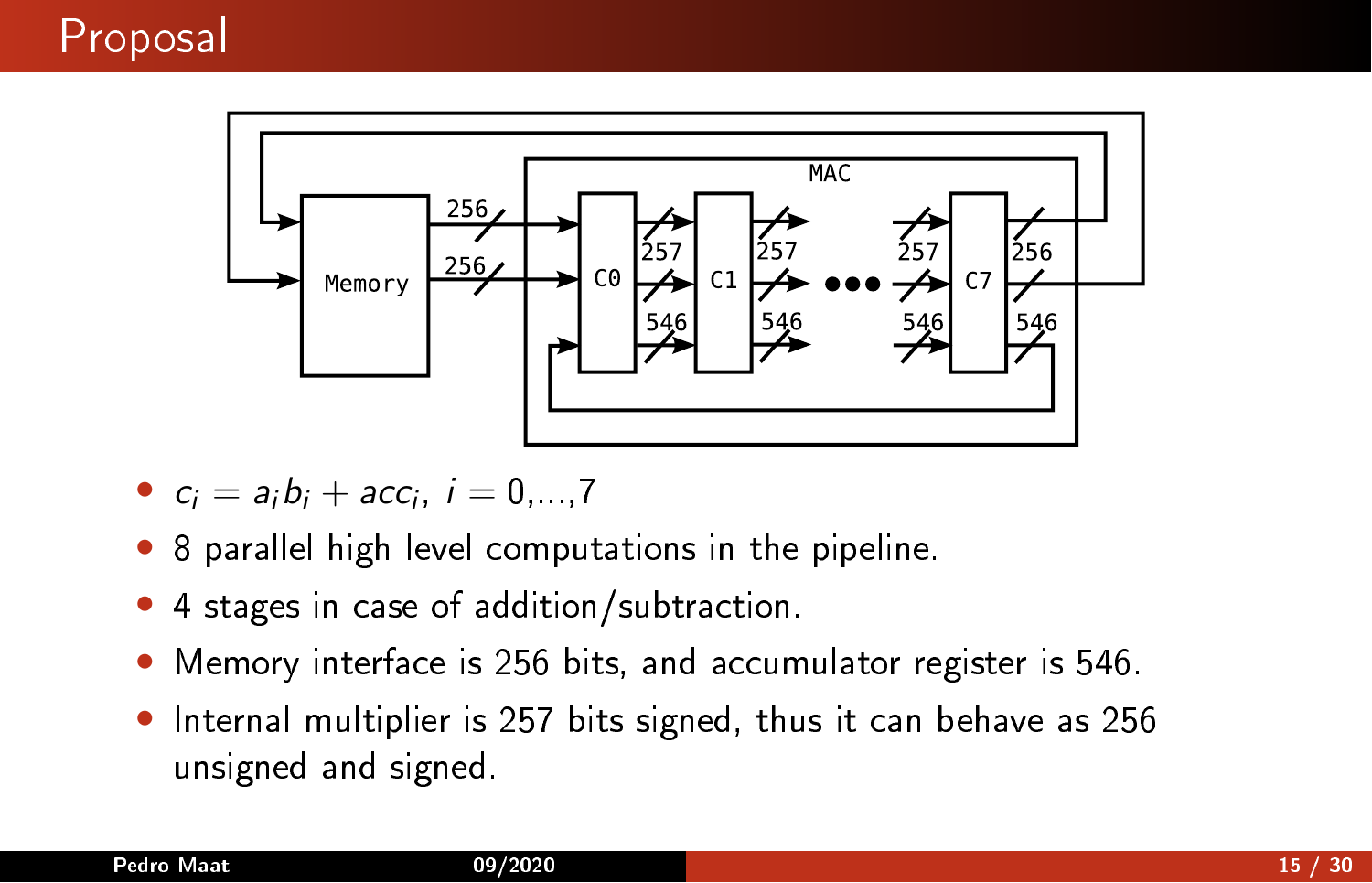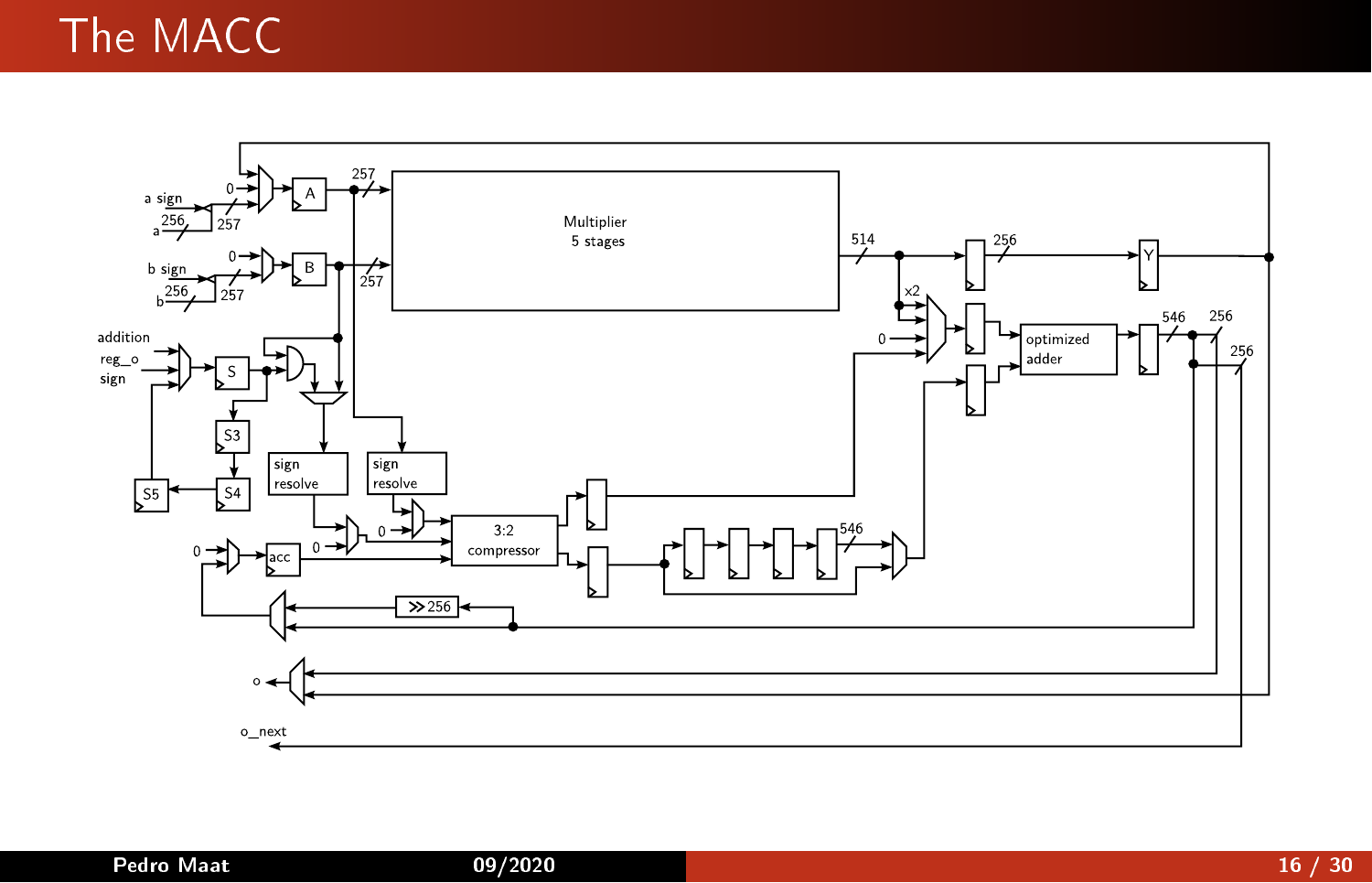| Carmela                              |                 |
|--------------------------------------|-----------------|
| State machine controlled MACC        | $8$ $Fp$ r      |
| up to 1024 bits operands             | $4 \mathbb{F}p$ |
| 256 (128) MACC with $8/4$ stages     | MACC            |
| 256 (128) Multiplier 534 (288) Adder | Add/S           |

mul $\overline{\phantom{a}}$ add, sub.  $28$  values Sub 4 values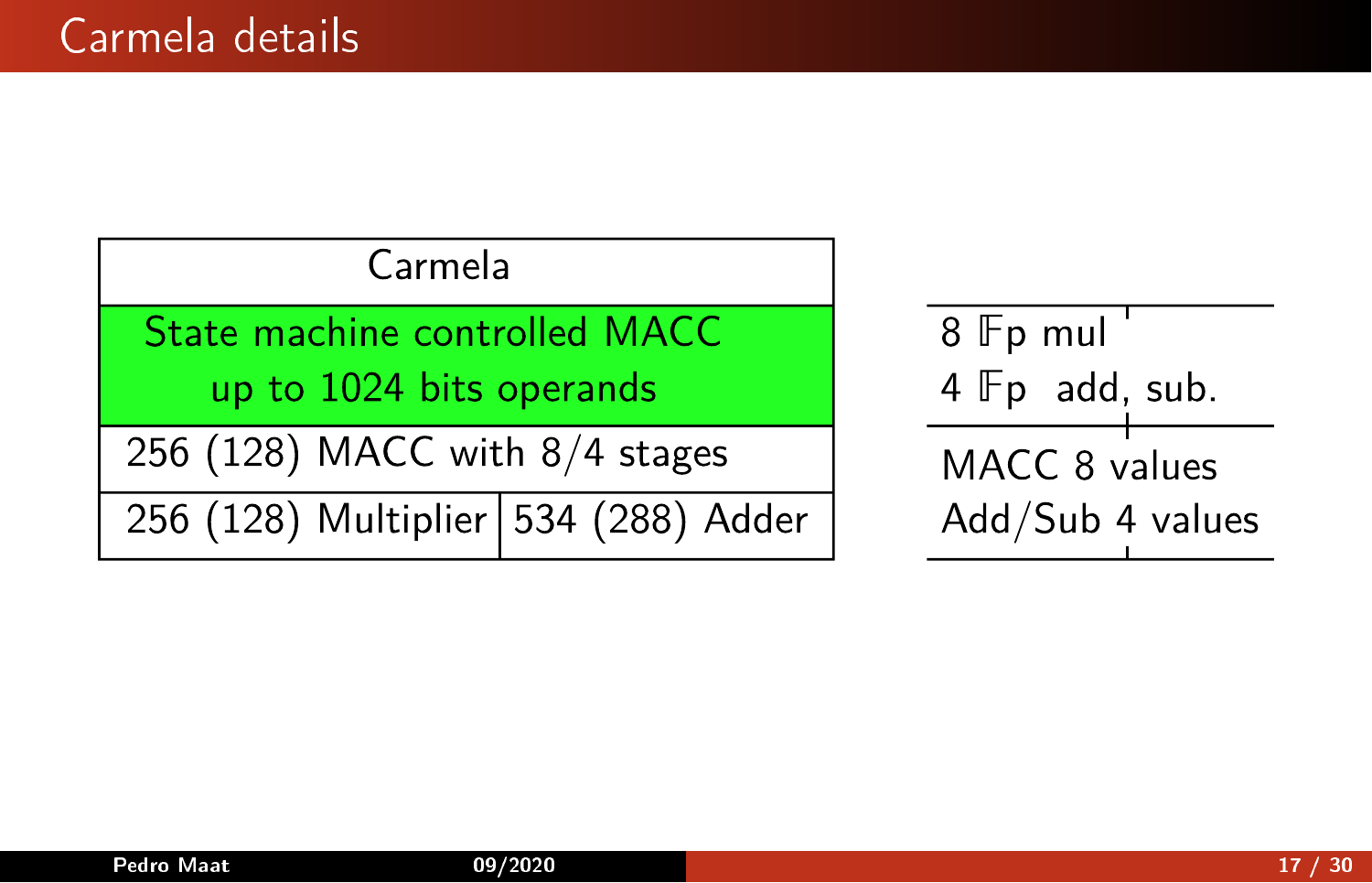# Okay, but how do you perform  $\mathbb{F}_p$  operations?

Given a 257 bits signed MACC, how do we proceed?

• Values can go to multiple 256 bits words:



- Addition/Subtraction direct.
- Montgomery multiplication:
	- Signed representation  $[-p, p]$  instead of unsigned  $[0, p]$ .
	- Product scanning (FIPS algorithm) manually unrolled for all 4 sizes.
	- 17 extra bits instead of only 2 to be able so addition/subtraction are not reduced.
- Extra operation to reduce from  $[-p, p]$  to  $[0, p 1]$ .
- Addition/Subtraction that keeps values between [-2p, 2p].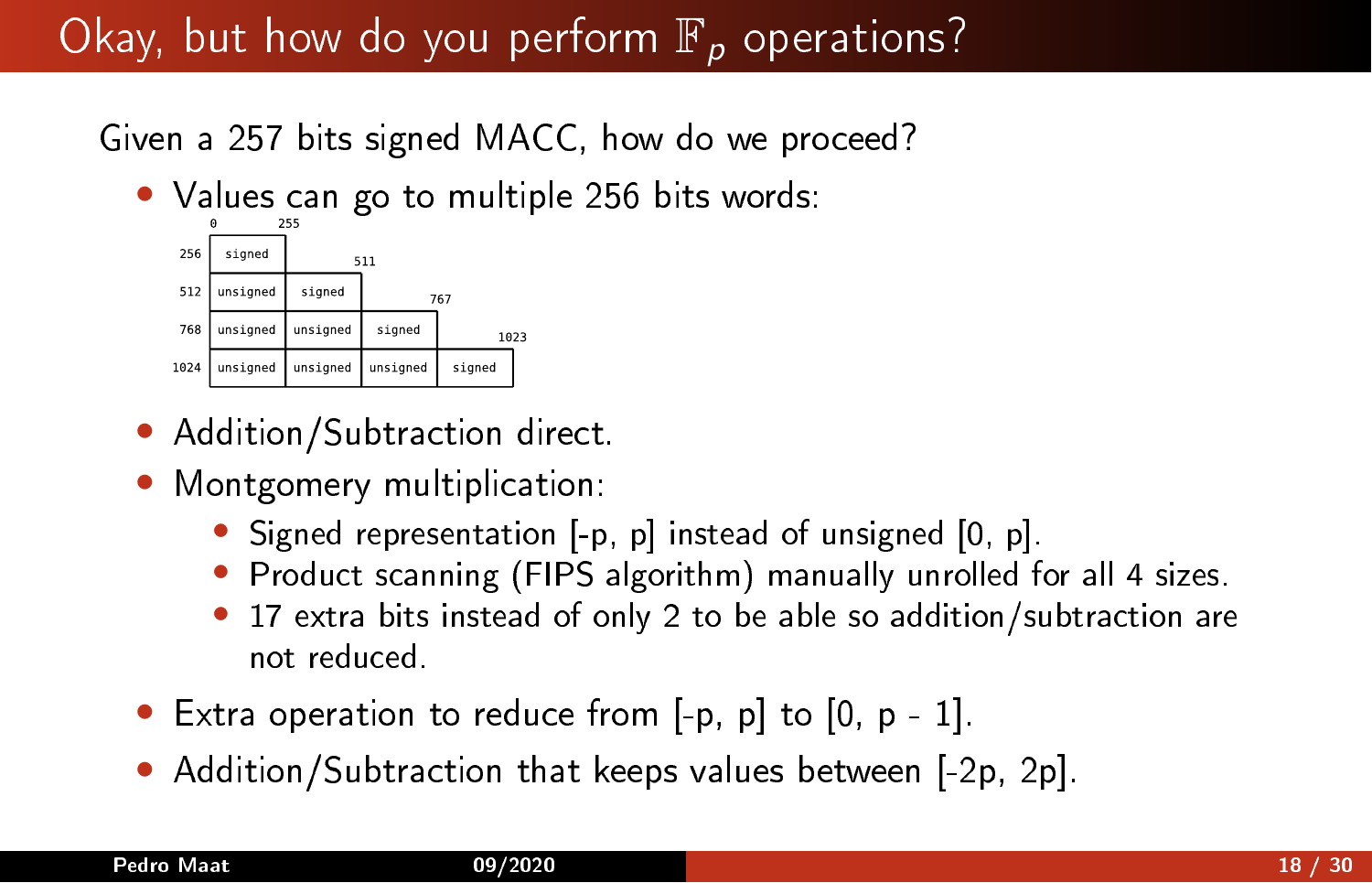State machine  $+$  shift registers.

- Each MACC operation is a state, and for all unrolled operations we need around 300 (500) states.
- Given the states are instructions that follow a linear order, we made a special ROM based controller.



• Since all only addresses and sign change for the same 8/4 values, then we rotate addresses through registers.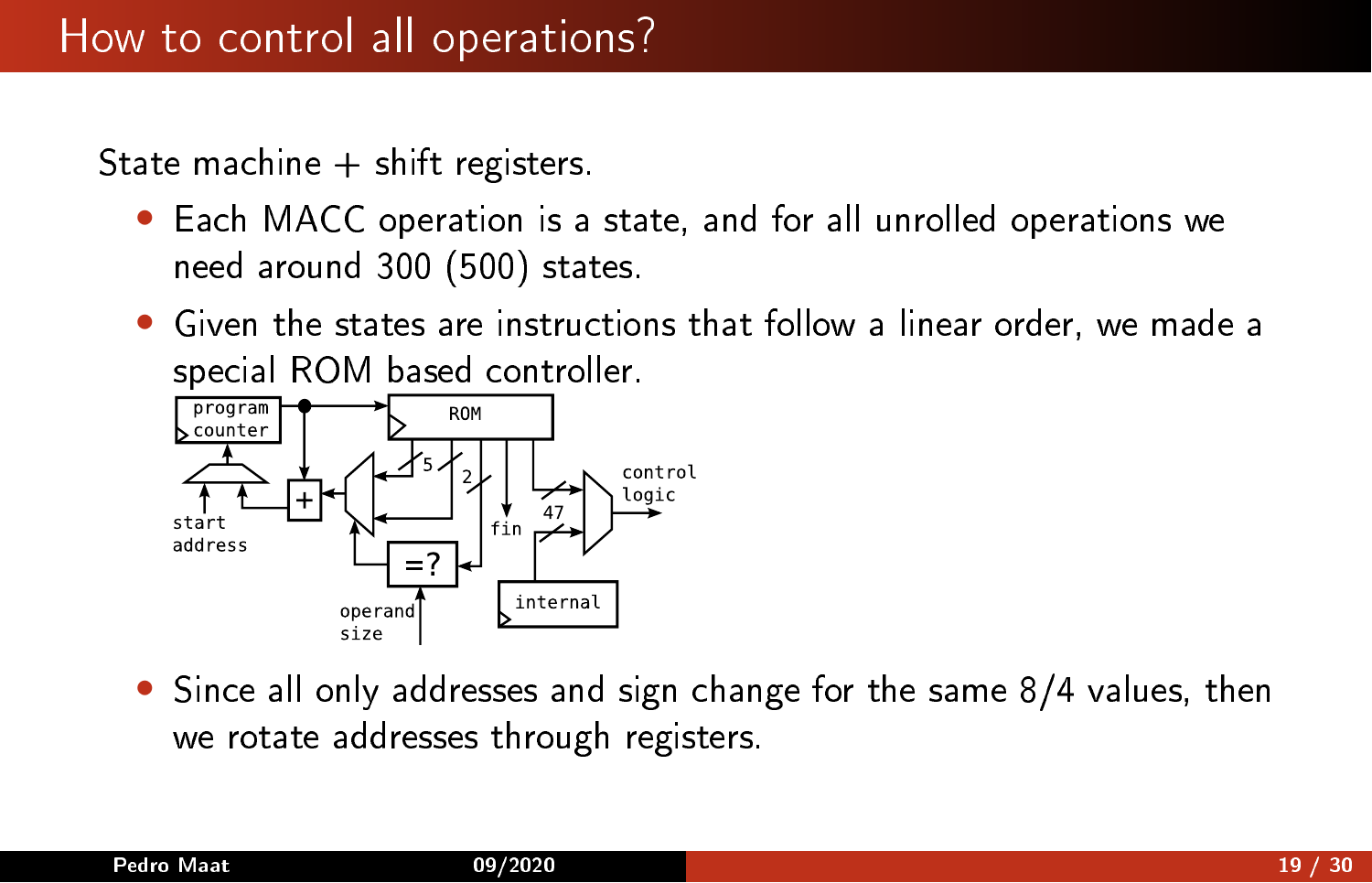Our Coprocessor:

• Support  $\mathbb{F}_p$  addition/subtraction and multiplication for primes up to 1022 bits.

Missing parts:

- $\mathbb{F}_p$  inversion.
- $\bullet$   $\mathbb{F}_{p^2}$  operations.
- Montgomery elliptic curve operations.
- Tree traversing procedure.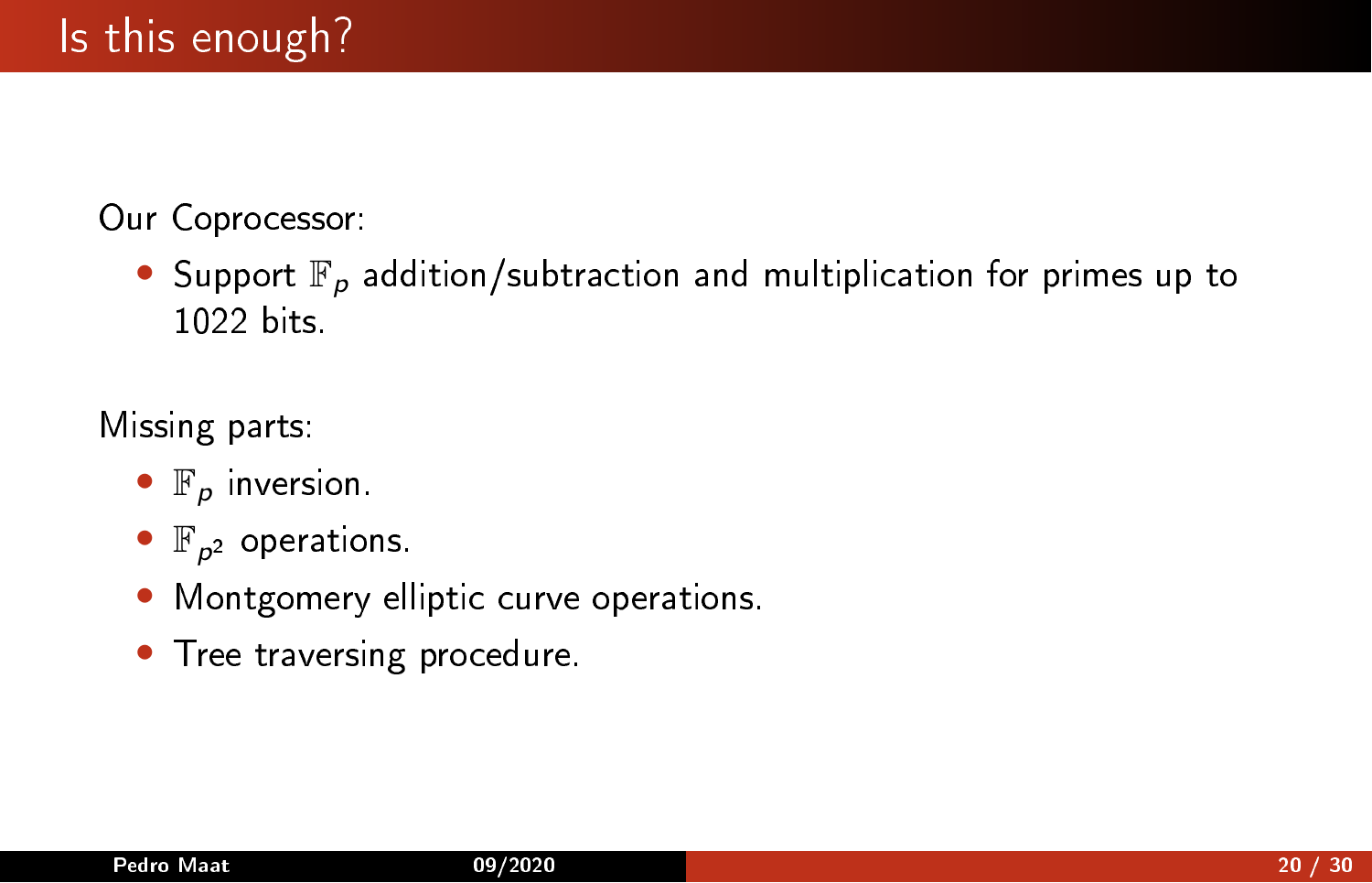|                         | 16 bits CPU                              |                |                       |                        |                        |                                                           |                                      |  |  |  |  |
|-------------------------|------------------------------------------|----------------|-----------------------|------------------------|------------------------|-----------------------------------------------------------|--------------------------------------|--|--|--|--|
| 16 bits ALU<br>Keccak-f |                                          | <b>ALU RAM</b> |                       | <b>PROM</b>            | Carmela                | Carmela                                                   |                                      |  |  |  |  |
|                         | DSP<br>Barrel-<br><b>Base</b><br>shifter |                | <b>RD</b>             | 64×2048                | <b>RAM</b><br>256×1024 | State machine controlled MACC<br>up to 1024 bits operands |                                      |  |  |  |  |
|                         |                                          |                | <b>RAM</b><br>16×1024 | <b>Registers</b><br>32 |                        | $128\times2048$                                           | 256 (128) MACC with 8/4 stages       |  |  |  |  |
|                         |                                          |                |                       |                        |                        |                                                           | 256 (128) Multiplier 534 (288) Adder |  |  |  |  |

- 16 bits Harvard CPU with custom made simple ISA.
- Performs: add, sub, mul, shift, rot, logical, compare, jumps, conditional jumps, load and store, push and pop.
- It is cyclic based CPU, with pipelined address resolution.
- One memory region for main CPU values.
	- Registers share this region.
- One memory region for Carmela.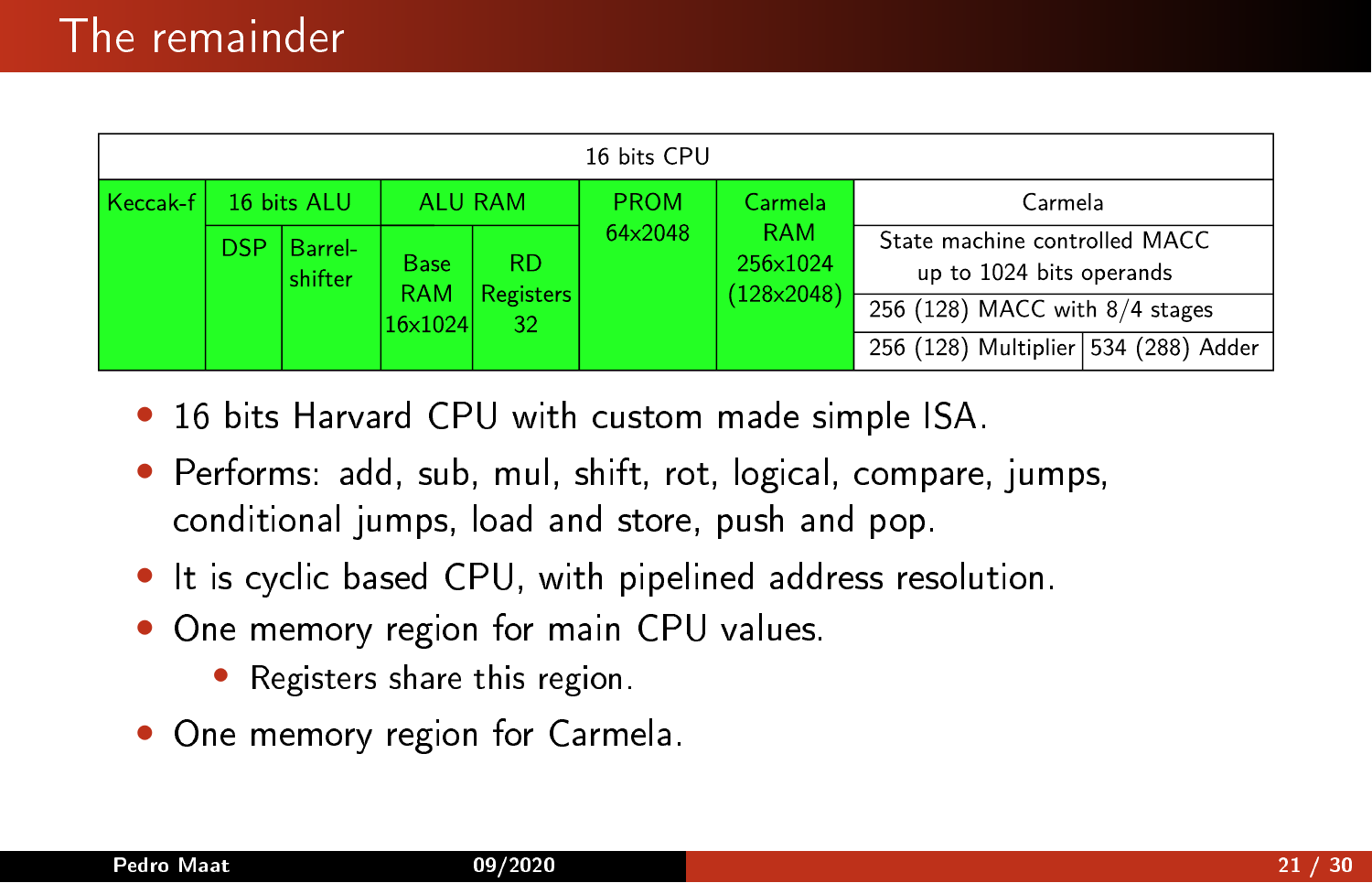## High level architecture

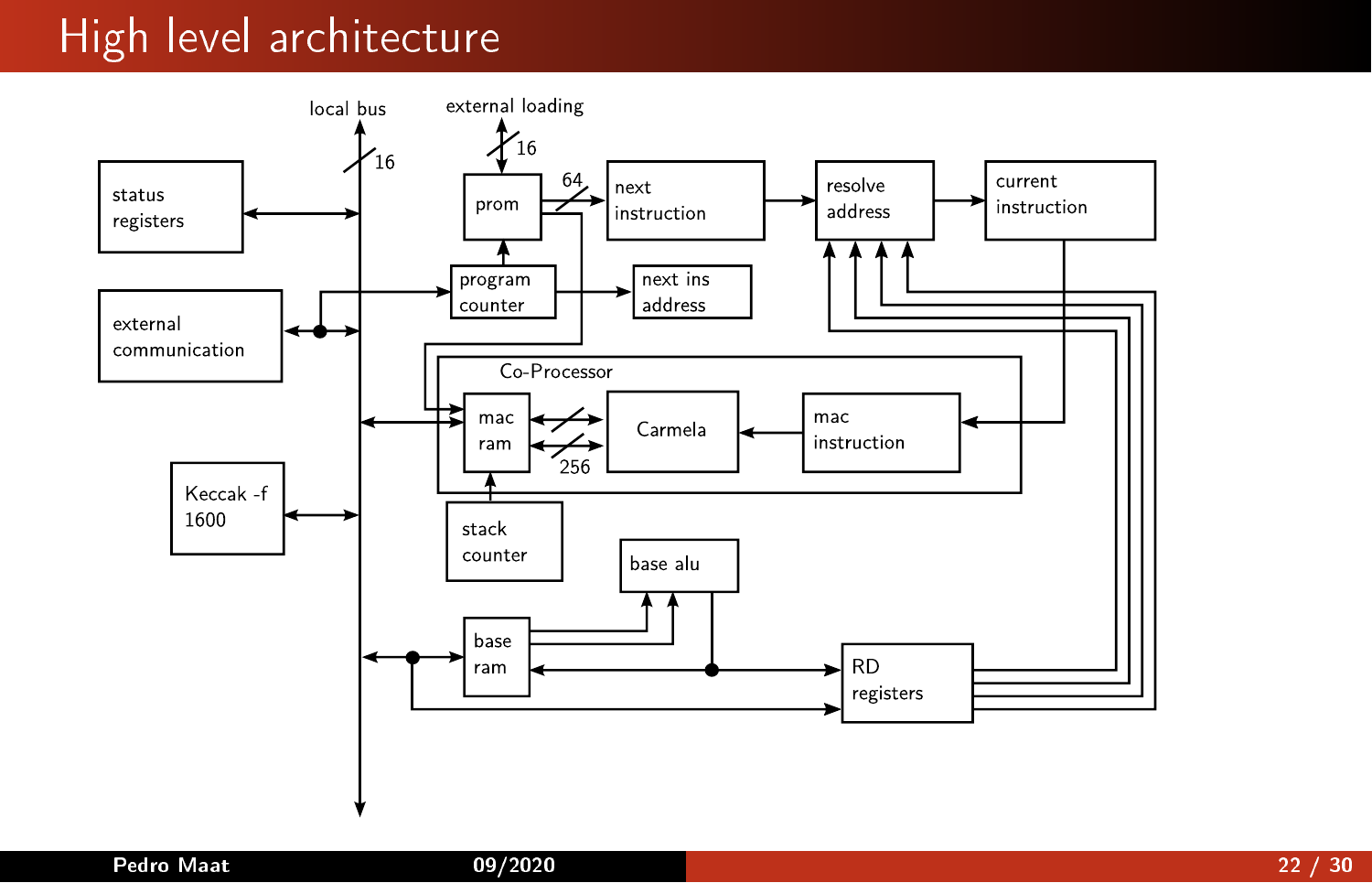| Reference           | Par. | <b>Slices</b> | <b>DSP</b> | <b>BRAM</b> | Freq. | Time  | ST  | DT               |
|---------------------|------|---------------|------------|-------------|-------|-------|-----|------------------|
|                     |      |               |            |             | (MHz) | (ms)  |     |                  |
| $[7]^\dagger$       | p503 | 8918          | 192        | 40.0        | 1814  | 20.9  | 186 | 4.0              |
|                     | p751 | 11801         | 282        | 47.0        | 1773  | 46.3  | 546 | 13.1             |
| $[8]$ <sup>†</sup>  | p503 | 7491          | 192        | 435         | 202.1 | 16.5  | 124 | 3.2              |
|                     | p751 | 11277         | 288        | 60.5        | 204.9 | 36.4  | 410 | 10.5             |
| $[13]$ <sup>†</sup> | p751 | 18711         | 294        | 22.5        | 225.7 | 316   | 591 | 93               |
| $\overline{[3]}$    | p751 | 16756         | 376        | 56.5        | 198.0 | 33.4  | 560 | 12.6             |
| [6]                 | p503 | 9514          | 264        | 34.0        | 1712  | 13.6  | 129 | 3 6              |
|                     | p751 | 17530         | 512        | 43.5        | 1674  | 26.9  | 472 | 13.8             |
|                     |      |               |            |             |       | 49.8  | 192 | 2.8(p434)        |
| <b>Ours (128)</b>   | pXXX | 3855          | 57         | 21.0        | 153.9 | 88.0  | 339 | 5.0(p503)        |
|                     |      |               |            |             |       | 105.9 | 408 | $6.0$ ( $p610$ ) |
|                     |      |               |            |             |       | 177.5 | 684 | 10.1(p751)       |
|                     |      |               |            |             |       | 24.4  | 198 | 4.0(p434)        |
| <b>Ours (256)</b>   | pXXX | 8 1 3 1       | 162        | 39.0        | 141.6 | 49.9  | 405 | $8.1$ (p503)     |
|                     |      |               |            |             |       | 52.0  | 423 | $8.4$ (p610)     |
|                     |      |               |            |             |       | 610   | 496 | 9.9(p751)        |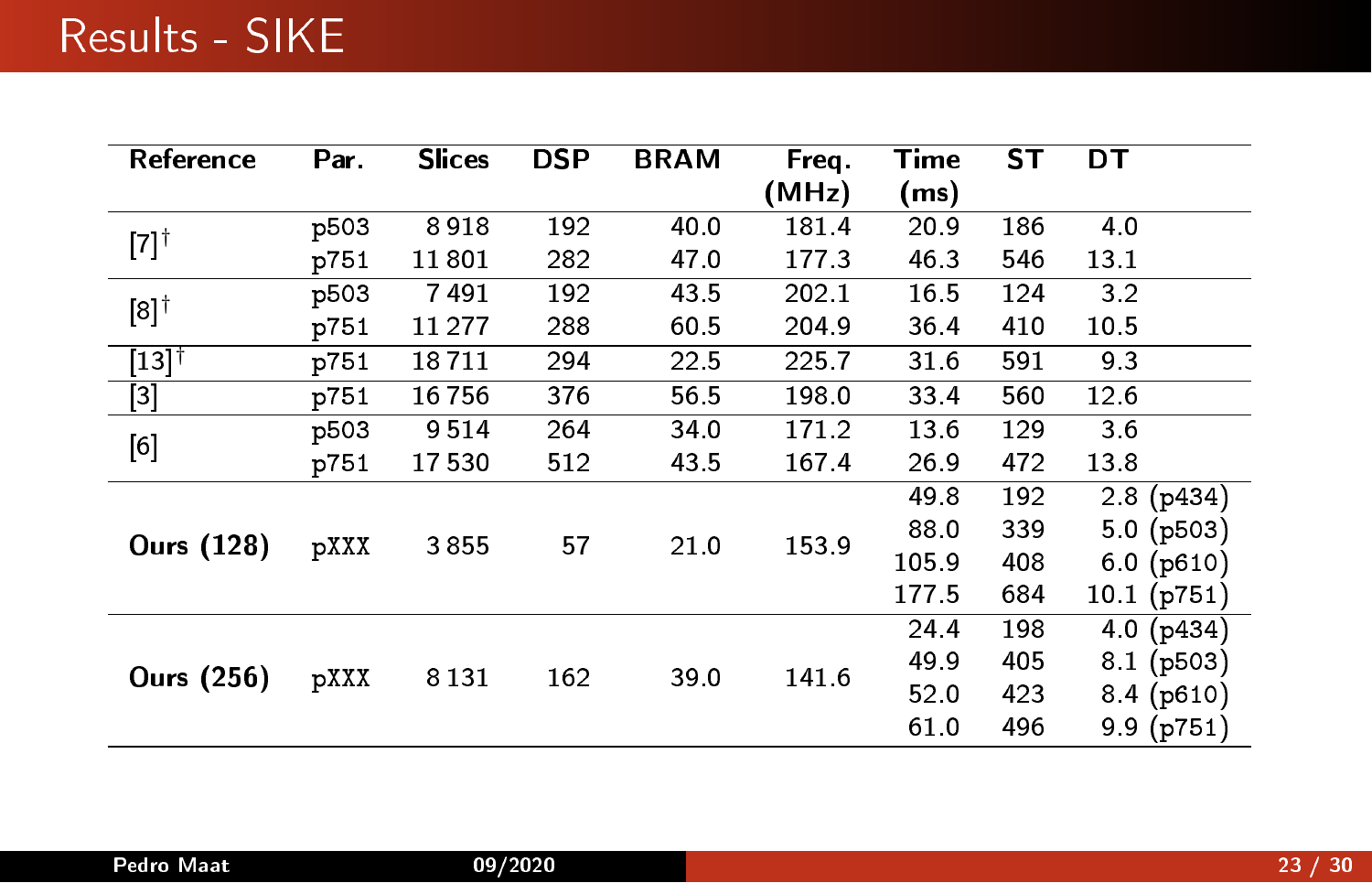| Reference         | Algorithm       | <b>Slices</b> | <b>DSPs</b>    | <b>BRAMs</b> | Frea. | Time          |  |
|-------------------|-----------------|---------------|----------------|--------------|-------|---------------|--|
|                   |                 |               |                |              | (MHz) | (ms)          |  |
| $[11]$            | NewHope-Simple  | 1708          | $\overline{2}$ | 4            | 125.0 | 2.9           |  |
|                   | (Server/Client) | 1483          | $\overline{2}$ | 4            | 117.0 |               |  |
| $[2]$             | <b>BIKE</b>     | 1559          |                | 13           | 1613  | 10.2          |  |
|                   | FrodoKEM-640    | 1855          | 1              | 11           | 167.0 | 40.0          |  |
| $[4]$             | Encaps/Decaps)  | 1992          |                | 16           | 162.0 |               |  |
|                   |                 |               |                | 21           |       | 52.8 $(p434)$ |  |
| <b>Ours (128)</b> | <b>SIKE</b>     | 3491          | 57             |              | 1451  | 93.4(p503)    |  |
|                   |                 |               |                |              |       | 112 4 (p610)  |  |
|                   |                 |               |                |              |       | 188.3 (p751)  |  |
|                   |                 |               |                |              |       | 317(p434)     |  |
| <b>Ours (256)</b> | <b>SIKE</b>     | 7329          | 162            | 37           | 109 1 | 64.8(p503)    |  |
|                   |                 |               |                |              |       | 67.5(p610)    |  |
|                   |                 |               |                |              |       | 79.2 (p751)   |  |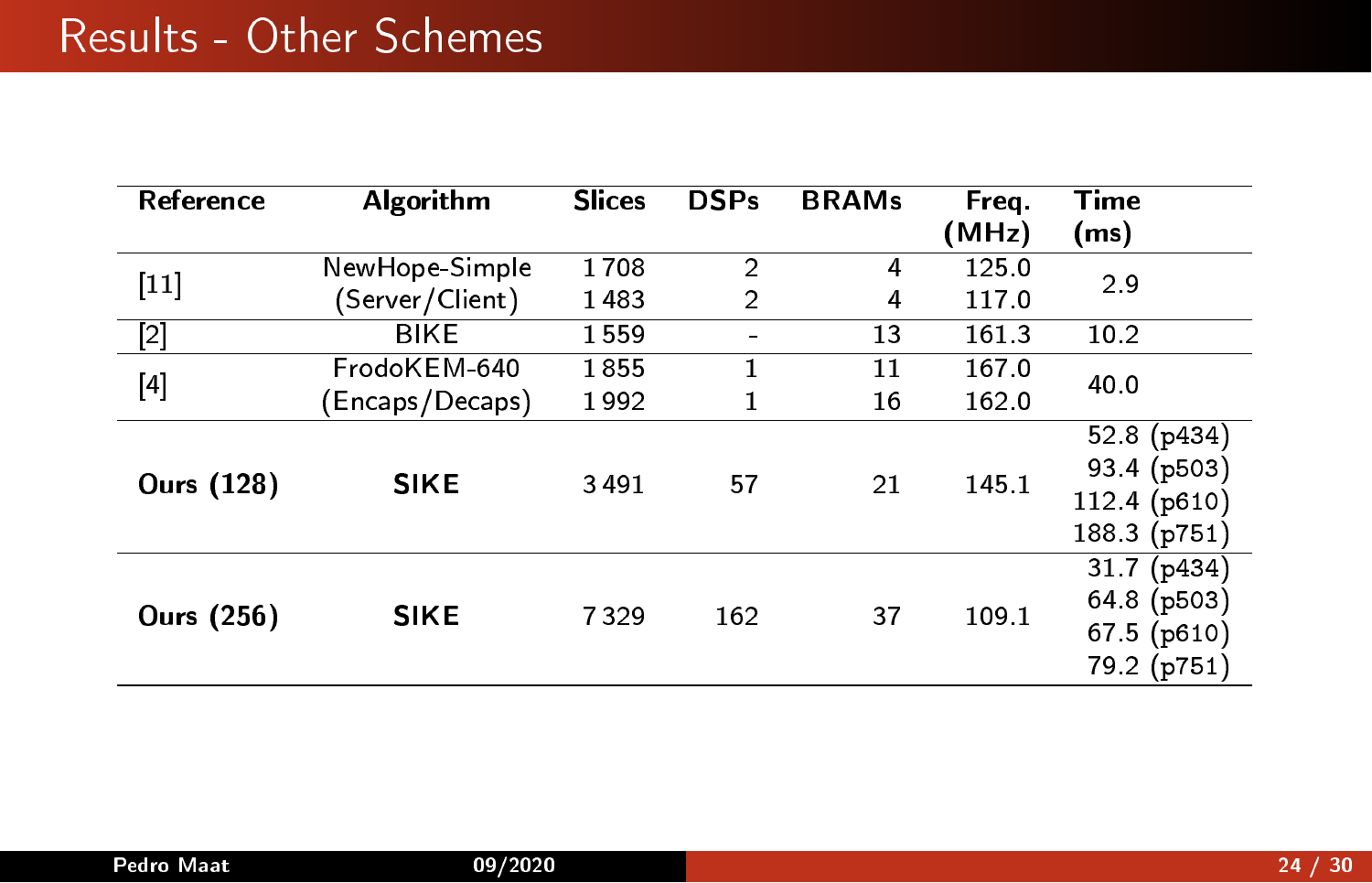| Reference                                                                                                                                                                                        | Curve       | <b>Slices</b> | <b>DSPs</b> | <b>BRAMs</b> | Freq.<br>(MHz) | Time<br>(ms)                                               |
|--------------------------------------------------------------------------------------------------------------------------------------------------------------------------------------------------|-------------|---------------|-------------|--------------|----------------|------------------------------------------------------------|
| $[1]$                                                                                                                                                                                            | <b>NIST</b> | 1704          | 20          |              | 225            | 1.5(p256)<br>4.1(p384)<br>9.7(p521)                        |
| $[1] % \includegraphics[width=0.9\columnwidth]{figures/fig_1a} \caption{The figure shows the number of times on the right, and the number of times on the right, respectively.} \label{fig:1} %$ | <b>NIST</b> | 2068          | 64          |              | 161            | 2.1(p384)<br>5.0(p521)                                     |
| <b>Ours (128)</b>                                                                                                                                                                                | <b>NIST</b> | 3855          | 57          | 21           | 1539           | 1.3(p224)<br>$2.6$ (p $256$ )<br>$6.2$ (p384)<br>8.5(p521) |
| Ours (256)                                                                                                                                                                                       | <b>NIST</b> | 8 1 3 1       | 162         | 39           | 141.6          | 0.8(p224)<br>1.6(p256)<br>2.5(p384)<br>4.6(p521)           |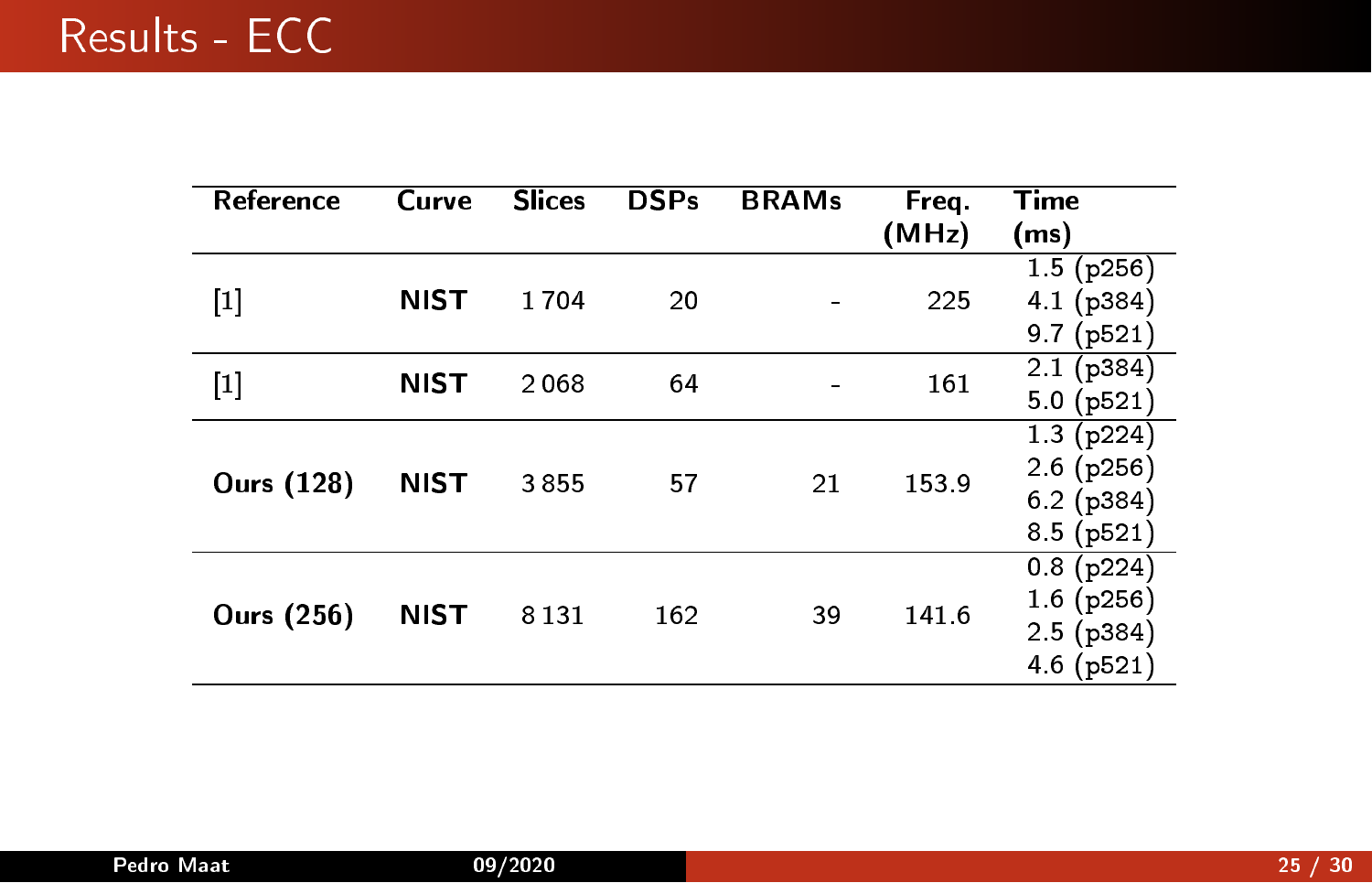- Added instruction for addition/subtraction with embedded reduction between [-2p, 2p].
- Fixed p503 bug.
- Increased the Montgomery multiplication optimized for SIKE primes to cover all sizes.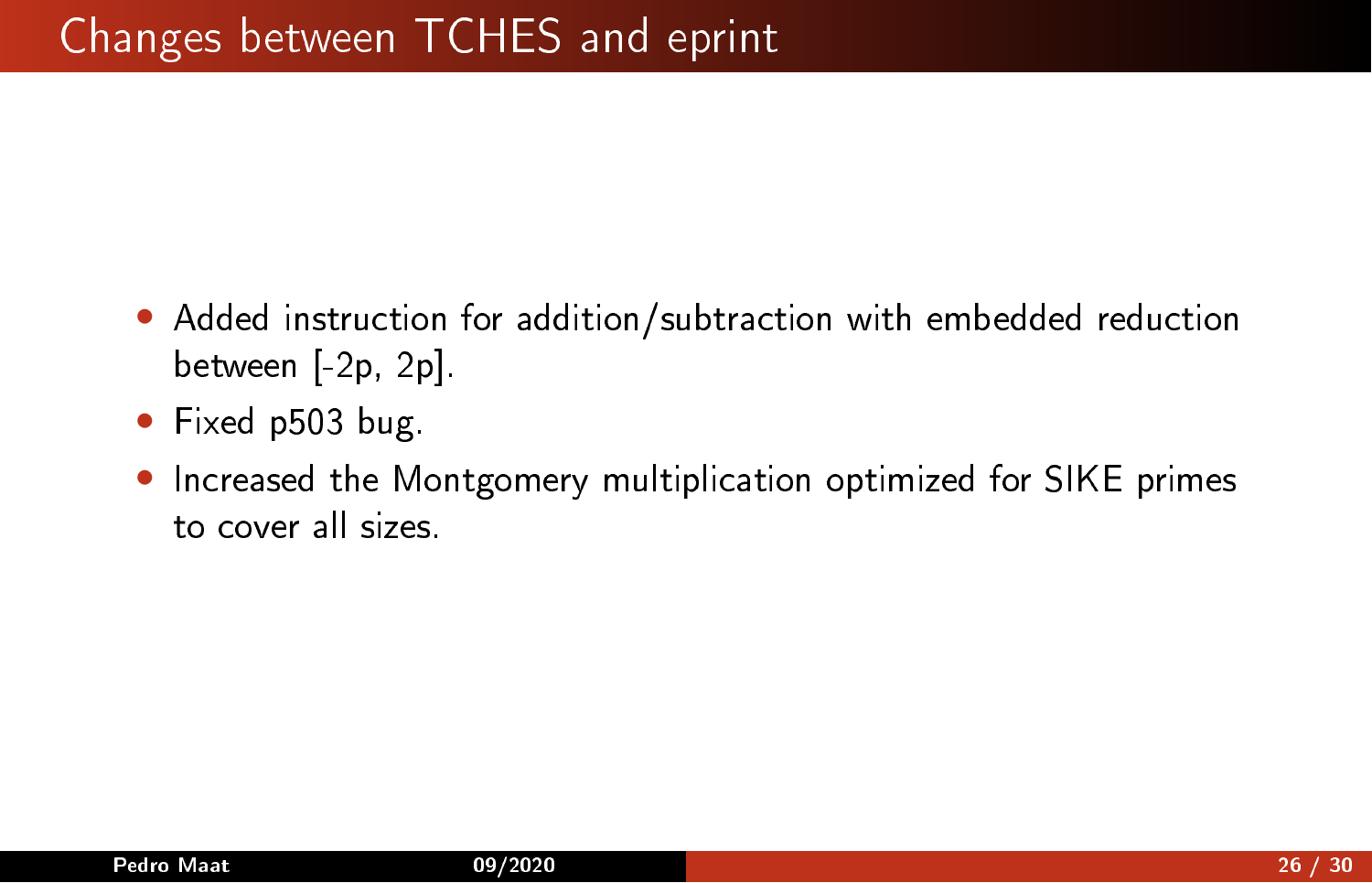### Thank You.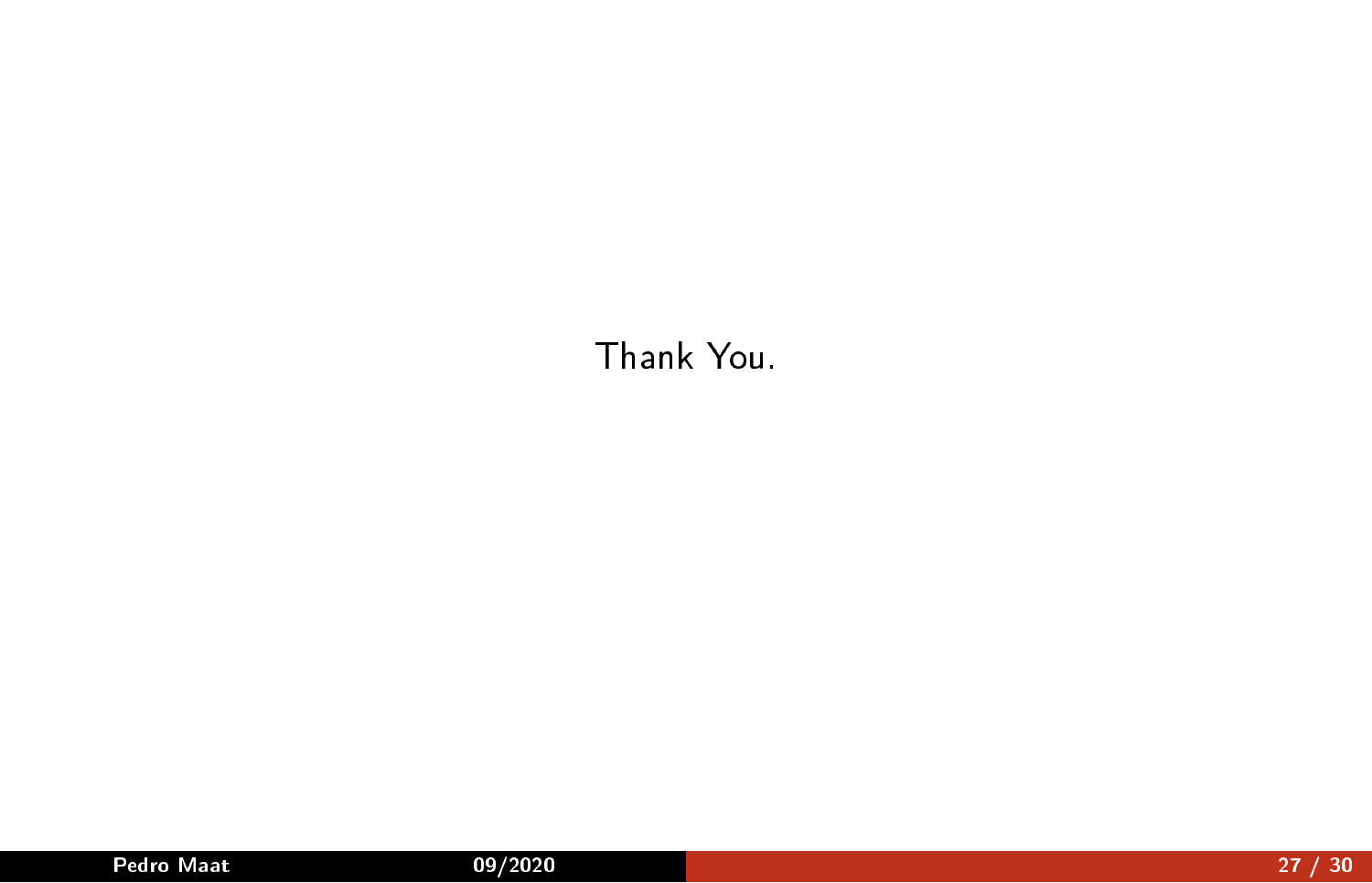### References I

<span id="page-27-4"></span>

#### D. Amiet, A. Curiger, and P. Zbinden.

Flexible FPGA-Based Architectures for Curve Point Multiplication over GF(p). In 2016 Euromicro Conference on Digital System Design (DSD), pages 107-114, 2016.

<span id="page-27-2"></span>

N. Aragon, P. S. L. M. Barreto, S. Bettaieb, L. Bidoux, O. Blazy, J.-C. Deneuville, P. Gaborit, S. Gueron, T. Güneysu, C. A. Melchor, R. Misoczki, E. Persichetti, N. Sendrier, J.-P. Tillich, V. Vasseur, , and G. Zémor.

Bit Flipping Key Encapsulation - Submission to Round 2 of NIST's Post-Quantum Cryptography Standardization Process, 2019.

Available at [https://bikesuite.org.](https://bikesuite.org)

<span id="page-27-0"></span>

Reza Azarderakhsh, Matthew Campagna, Craig Costello, Luca De Feo, Basil Hess, Amir Jalali, David Jao, Brian Koziel, Brian LaMacchia, Patrick Longa, Michael Naehrig, Geovandro Pereira, Joost Renes, Vladimir Soukharev, and David Urbanik.

Supersingular Isogeny Key Encapsulation - Submission to Round 2 of NIST's Post-Quantum Cryptography Standardization Process, 2019.

Available at [https://sike.org.](https://sike.org)

<span id="page-27-3"></span>

James Howe, Tobias Oder, Markus Krausz, and Tim Güneysu. Standard lattice-based key encapsulation on embedded devices. IACR Trans. Cryptogr. Hardw. Embed. Syst., 2018(3):372-393, 2018.

<span id="page-27-1"></span>

Angshuman Karmakar, Sujoy Sinha Roy, Frederik Vercauteren, and Ingrid Verbauwhede.

Efficient finite field multiplication for isogeny based post quantum cryptography. In Arithmetic of Finite Fields, pages 193-207, Cham, 2016, Springer International Publishing.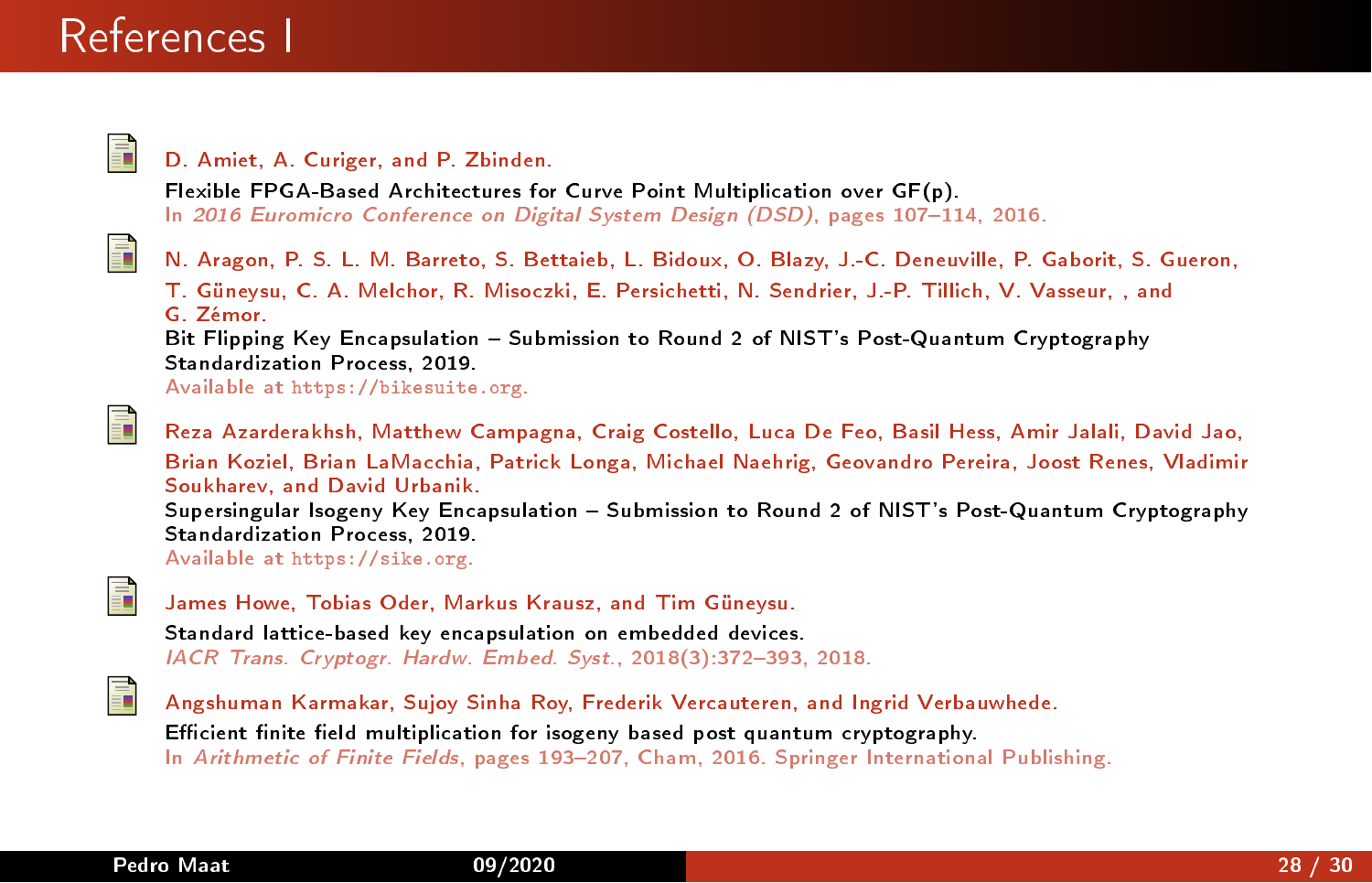### References II

<span id="page-28-4"></span>

Brian Koziel, A.-Bon Ackie, Rami El Khatib, Reza Azarderakhsh, and Mehran Mozaffari Kermani. SIKE'd up: Fast and secure hardware architectures for supersingular isogeny key encapsulation, 2019. Available at [https://eprint.iacr.org/2019/711.pdf.](https://eprint.iacr.org/2019/711.pdf)

<span id="page-28-1"></span>

#### Brian Koziel, Reza Azarderakhsh, and Mehran Mozaffari-Kermani.

Fast Hardware Architectures for Supersingular Isogeny Diffie-Hellman Key Exchange on FPGA. In Orr Dunkelman and Somitra Kumar Sanadhya, editors, Progress in Cryptology - INDOCRYPT 2016. volume 10095 of Lecture Notes in Computer Science, pages 191-206. Springer, 2016.

<span id="page-28-2"></span>

Brian Koziel, Reza Azarderakhsh, and Mehran Mozaffari-Kermani.

A High-Performance and Scalable Hardware Architecture for Isogeny-Based Cryptography. IEEE Transactions on Computers, pages 1594-1609, 2018. [https://doi.org/10.1109/TC.2018.2815605.](https://doi.org/10.1109/TC.2018.2815605)

<span id="page-28-0"></span>

Brian Koziel, Reza Azarderakhsh, Mehran Mozaffari-Kermani, and David Jao. Post-quantum cryptography on FPGA based on isogenies on elliptic curves. IEEE Trans. on Circuits and Systems, 64-1(1):86-99, 2017.

<span id="page-28-3"></span>

H. D. Nguyen, B. Pasca, and T. B. Preußer.

Fpga-specific arithmetic optimizations of short-latency adders. In 2011 21st International Conference on Field Programmable Logic and Applications, pages 232-237, Sep.

2011.

<span id="page-28-5"></span>

#### Tobias Oder and Tim Güneysu.

Implementing the NewHope-Simple key exchange on low-cost FPGAs.

In Tanja Lange and Orr Dunkelman, editors, Progress in Cryptology - LATINCRYPT 2017, volume 11368 of Lecture Notes in Computer Science, pages 128-142. Springer, 2019.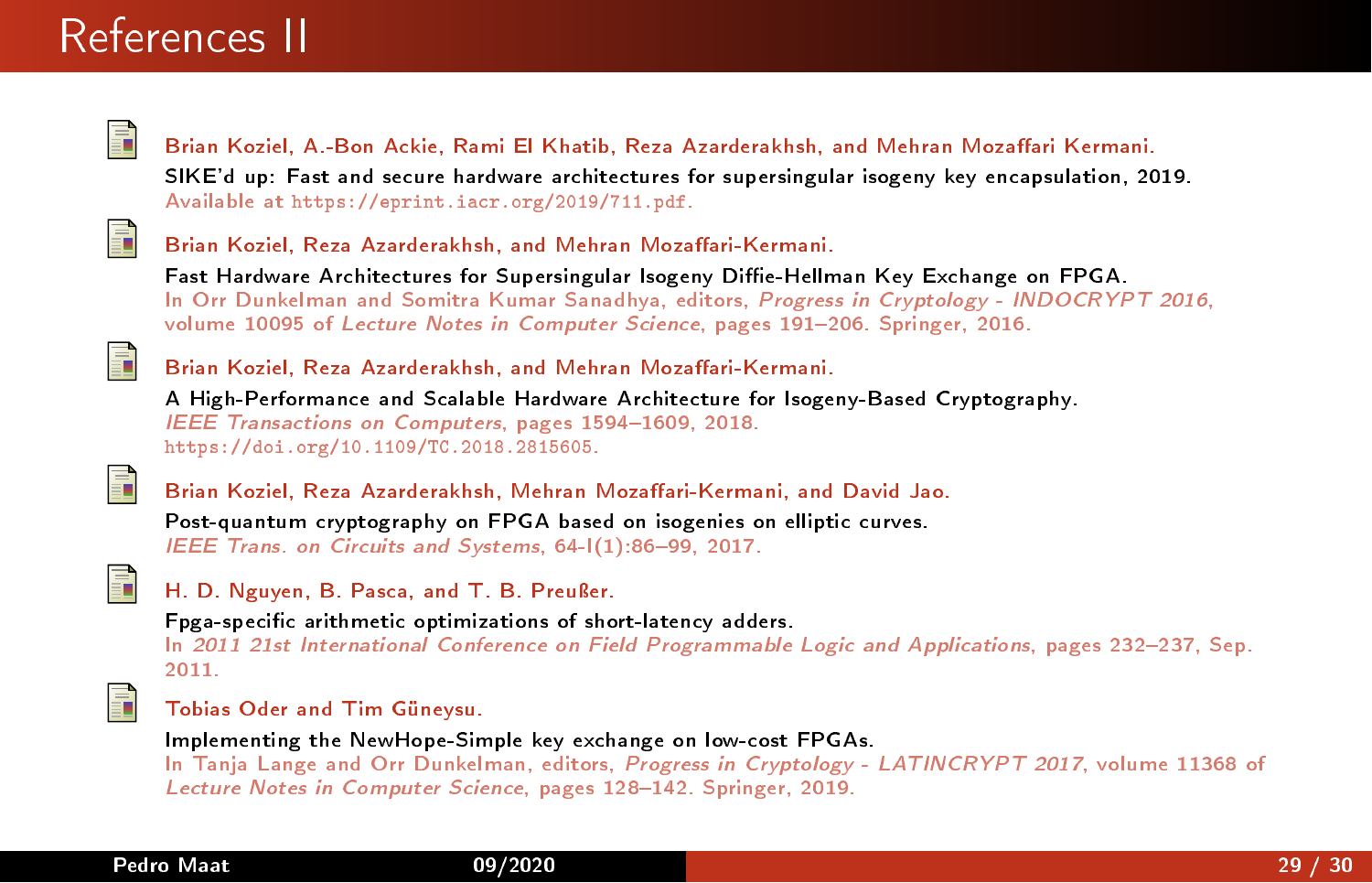<span id="page-29-1"></span>

<span id="page-29-0"></span>F

#### D. B. Roy, D. Mukhopadhyay, M. Izumi, and J. Takahashi.

Tile before multiplication: An efficient strategy to optimize DSP multiplier for accelerating prime field ECC for NIST curves.

In 2014 51st ACM/EDAC/IEEE Design Automation Conference (DAC), pages 1-6, June 2014.

Debapriya Basu Roy and Debdeep Mukhopadhyay.

#### Post Quantum ECC on FPGA Platform.

Cryptology ePrint Archive, Report 2019/568, 2019. [https://eprint.iacr.org/2019/568.](https://eprint.iacr.org/2019/568)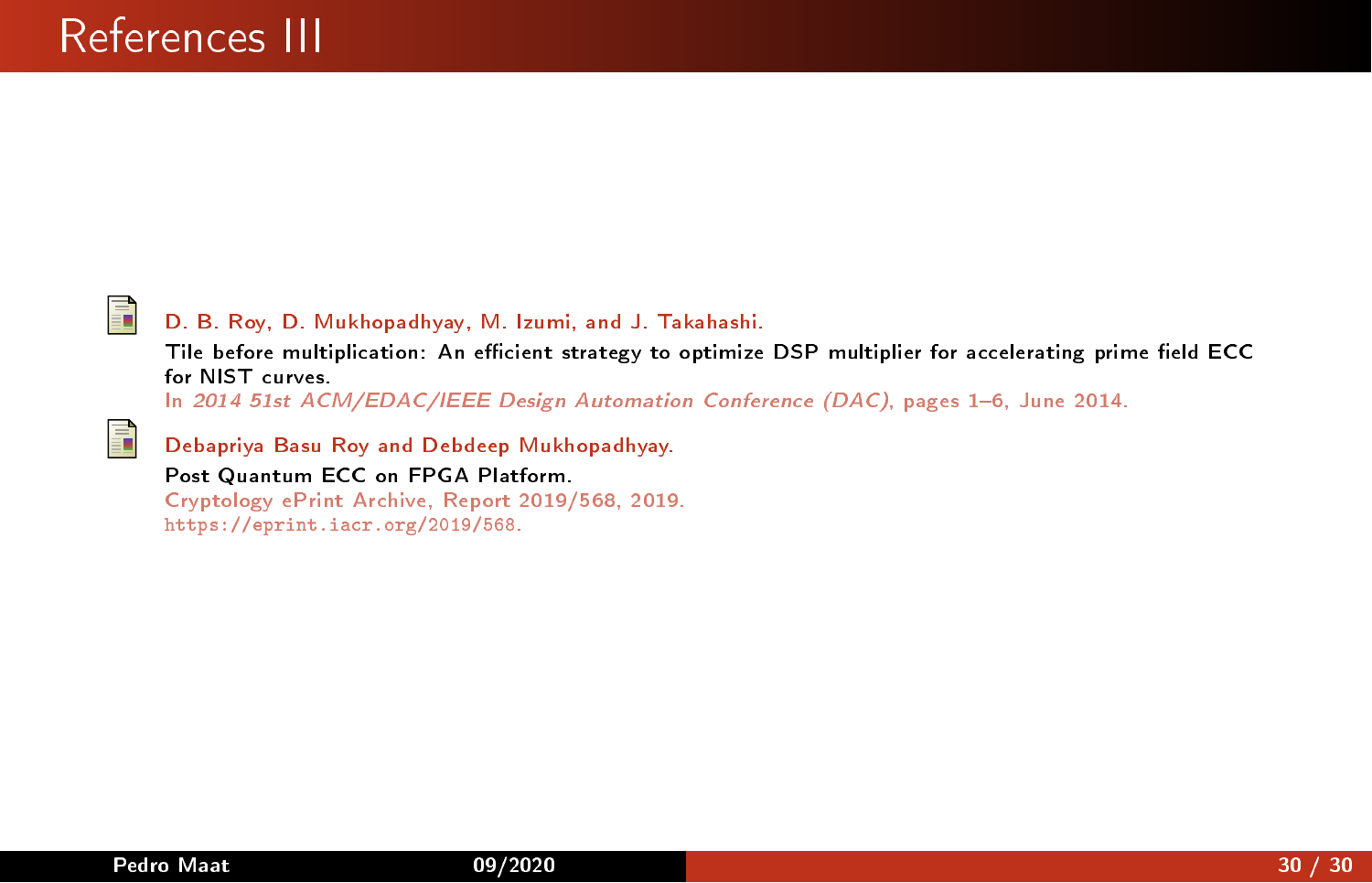| carmela<br>carmela<br>append<br>flag<br>internal |                      |                     |           |                                |           |           |               |                                     |            |               |                                      |                      |
|--------------------------------------------------|----------------------|---------------------|-----------|--------------------------------|-----------|-----------|---------------|-------------------------------------|------------|---------------|--------------------------------------|----------------------|
|                                                  |                      |                     |           | operand o                      | operand b |           |               |                                     | operand a  |               |                                      |                      |
| 62<br>63<br>01                                   | 59<br>61<br>.<br>000 | $-55$<br>58<br>type | 54<br>Dir | 38<br>53<br><b>COLOR</b><br>Mo | 37<br>∩   | 36<br>Dir | 35<br>-<br>Еn | 19<br>34<br><b>Contractor</b><br>Мb | 18<br>Sign | -<br>ᅩ<br>Dir | 16<br>$\overline{\phantom{0}}$<br>Еn | 15<br>$\cdots$<br>Ma |

Carmela flag is to to tell the main processor to not execute and send to Carmela. Carmela internal type :

- Multiplication/square no reduction (mmuld/msqud)
- Montgomery modular multiplication/square (mmulm/msqum)
- Addition/subtraction no reduction (madd subd)
- Simple reduction (mitred)
- Simple reduction (madd subr)

Ma, Mb, Mo : operand address.

Sign : indicate if it is addition or subtraction ( $Mo = Mb + / - Ma$ ). Dir :

- 0 Direct access. Mem[Ma].
- 1 Indirect access. Mem[Rd[Ma]].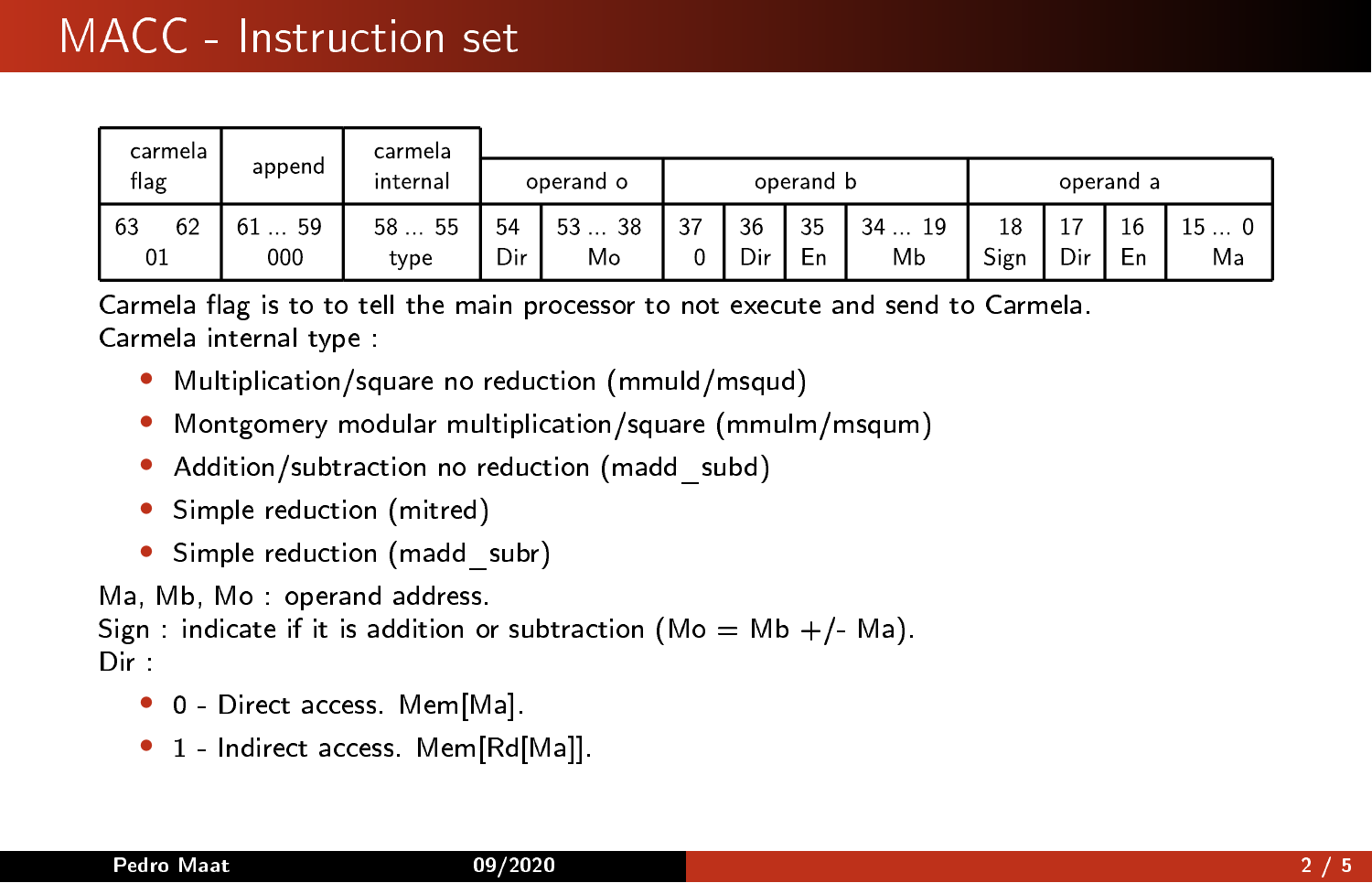# High level ISA.

| main<br>main   |        |                  |           |                  |            |           |           |                      |            |            |          |            |
|----------------|--------|------------------|-----------|------------------|------------|-----------|-----------|----------------------|------------|------------|----------|------------|
| flag           | append | internal         | operand o |                  |            |           | operand b |                      | operand a  |            |          |            |
| 62<br>63<br>00 | 61     | 55<br>60<br>type | 54<br>Dir | 38<br>53<br>memo | 37<br>Sign | 36<br>Dir | 35<br>Сx  | 19<br>$34 -$<br>memb | 18<br>Sign | - -<br>Dir | 16<br>ĆХ | 15<br>mema |

Main flag internal type

- nop
- jump, jumpeq, jumpl, jumpeql
- push, pushf, pushm
- pop, popf, popm
- copy, copyf, copym, copya
- lconstf, lconstm
- call, ret, fin
- keccak init, keccak\_go
- badd, bsub, bsmul
- bshiftr, bshiftl
- brotr, brotl
- bland, blor, blxor, blnot

mema, memb, memo : operand address. Cx : if the value in the operand is a constant. Sign if the operation is for signed integers or unsigned Dir :

- 0 Direct access. Mem[mema].
- 1 Indirect access. Mem[Rd[mema]].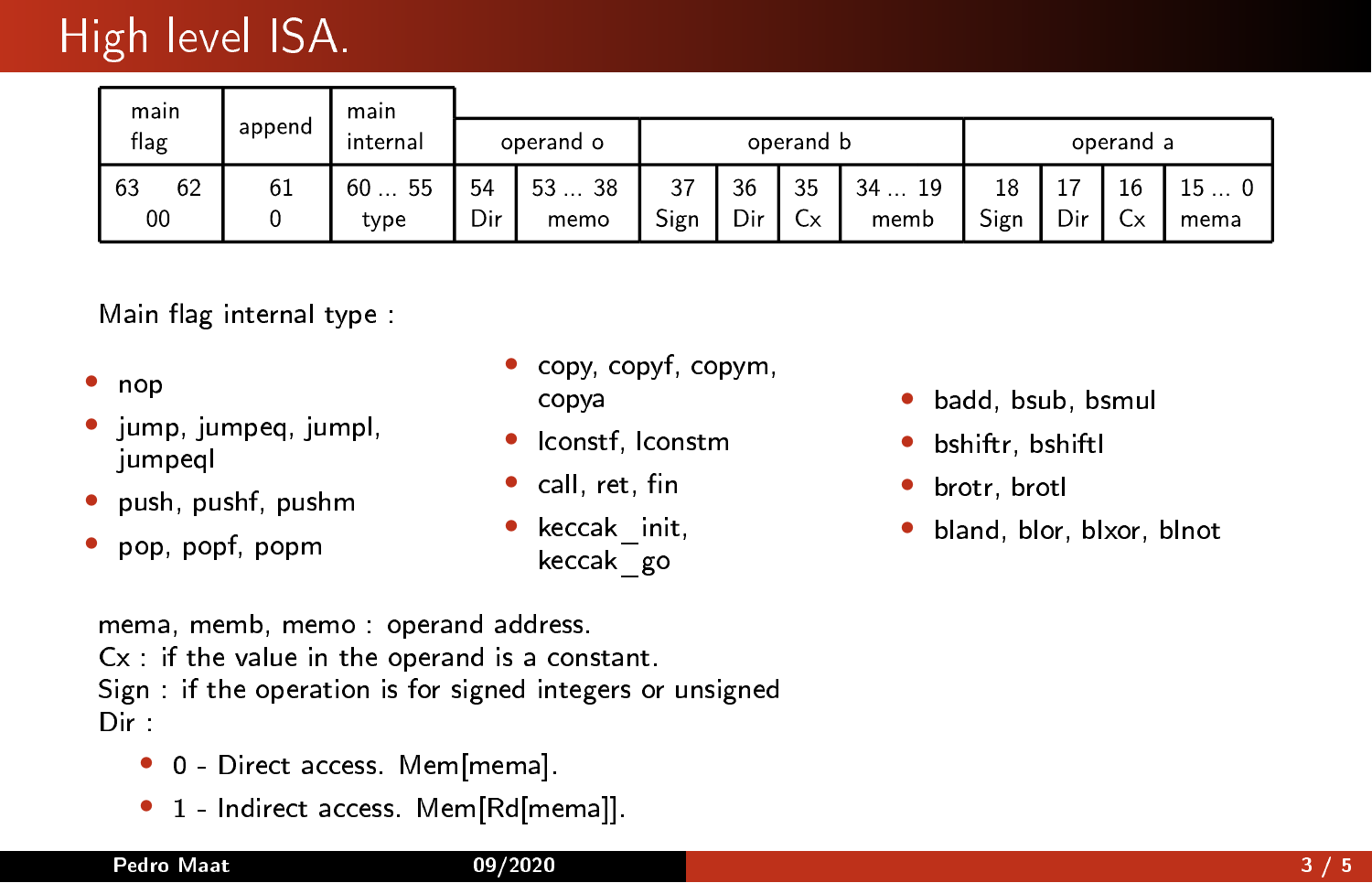## SIKE memory model

| $0 \times 0000$           | 0                   | 16 |
|---------------------------|---------------------|----|
| 0x7FFF                    | MAC RAM             |    |
| $0 \times 8000$<br>0xBFFF | Reserved            |    |
| $0 \times C000$<br>0xC3FF | ALU RAM             |    |
| $0 \times C400$           | Reserved            |    |
| 0xCEEE<br>$0 \times$ D000 | Keccak              |    |
| $0 \times$ D007<br>0xD008 | Reserved            |    |
| 0xDEEE                    |                     |    |
| 0xF000                    | Program counter     |    |
| 0xF001                    | Status              |    |
| 0xE002                    | Operands size       |    |
| 0xE003                    | $Prime = 1$         |    |
| 0xE004                    | Prime address       |    |
| $0 \times$ E005           | Prime+1 address     |    |
| $0 \times$ E006           | Prime address       |    |
| $0 \times E007$           | 2 Prime address     |    |
| $0 \times E008$           | Stack init address  |    |
| $0 \times E009$           | Flag address        |    |
| 0xE00A                    | Scalar init address |    |
| 0xE00B                    | Reserved            |    |
| 0xFFFF                    |                     |    |